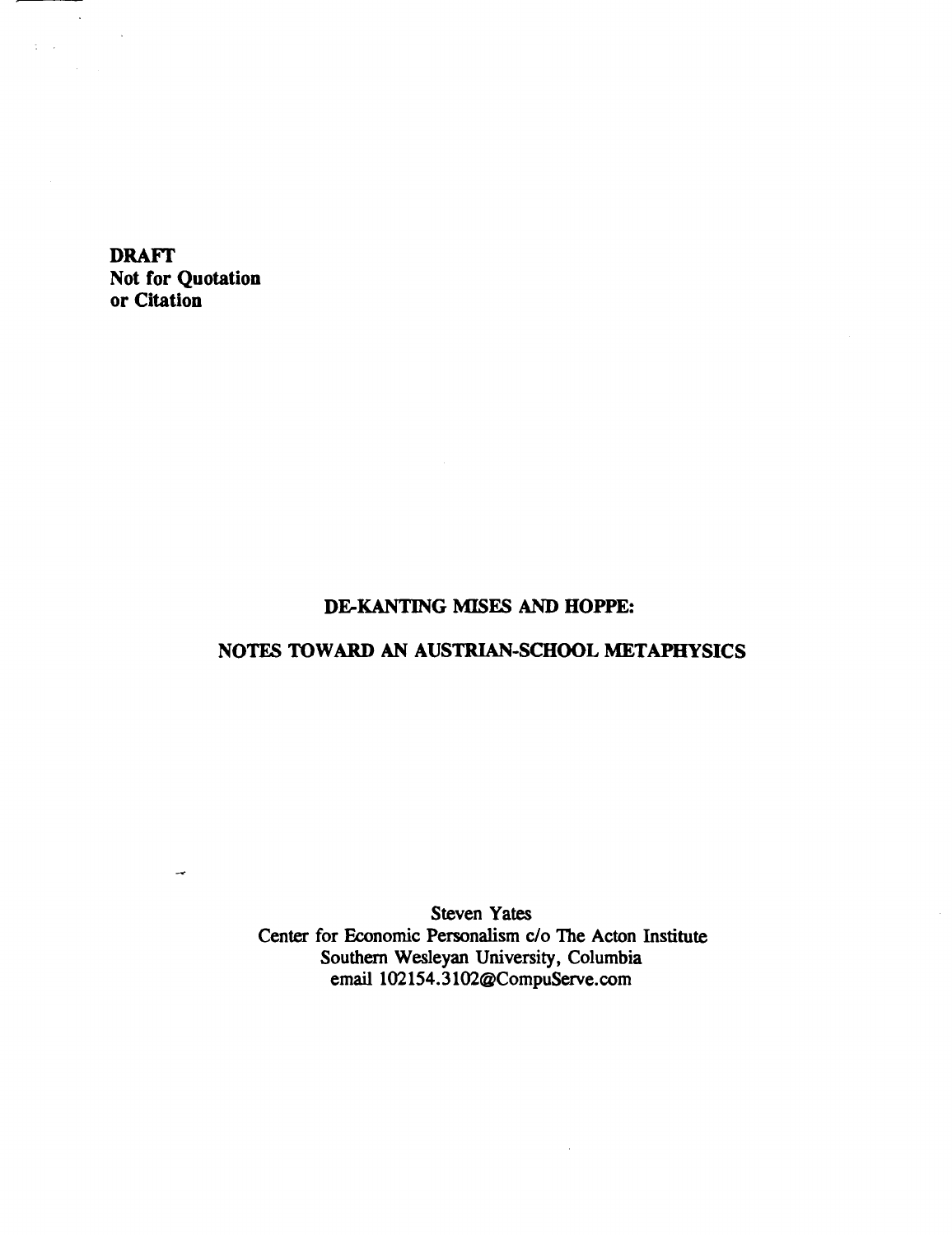# **DEKANTING MISES AND HOPPE: NOTES TOWARD AN AUSTRIAN-SCHOOL METAPHYSICS**

## 1. Introduction: Austrian-School Methodology.

Scholars have now charted the historical lineage of Austrian-school economics and its philosophical roots. David Gordon, for example, has stressed the influence of Aristotle on Menger **via** Brentano, who rejected Kant and Hegel (Gordon 1993, 18-2 1 and 26-28). Yet, as Hans-Hermanne Hoppe has recently emphasized (Hoppe 1988, Hoppe 1995; cf. also Gordon 1993, 30-31), by the time we get to Mises a strong Kantian (or more precisely, neo-Kantian) element had reappeared, evident in Mises' excursions into epistemology. In this paper my aim will be to isolate and criticize these features of Mises' (and Hoppe's) views and argue for a return to Menger and especially to an Aristotelian-derived realism as a superior basis for Austrian-school thought. The Kantian element, I hope to show, makes Austrian-school economics vulnerable to the very kind of methodological reductionism it rightly eschews and must avoid if it is to remain genuinely aprioristic, much less make sense of our economic lives. It is my conviction that this element can be dissected out, and that the remaining position is not merely intact but actually stronger than before.

What has long distinguished Austrian-school economics is its *method*, which attempts to deduce an entire system from what I will call incontestable propositions: incontestable because their denials are either self-contradictory or cognitively impotent.' The incontestable proposition **Mises** identified is: man acts. Since the denial, by a **man,** that man acts would constitute an action (denials being linguistic actions), any such denial is self-contradictory and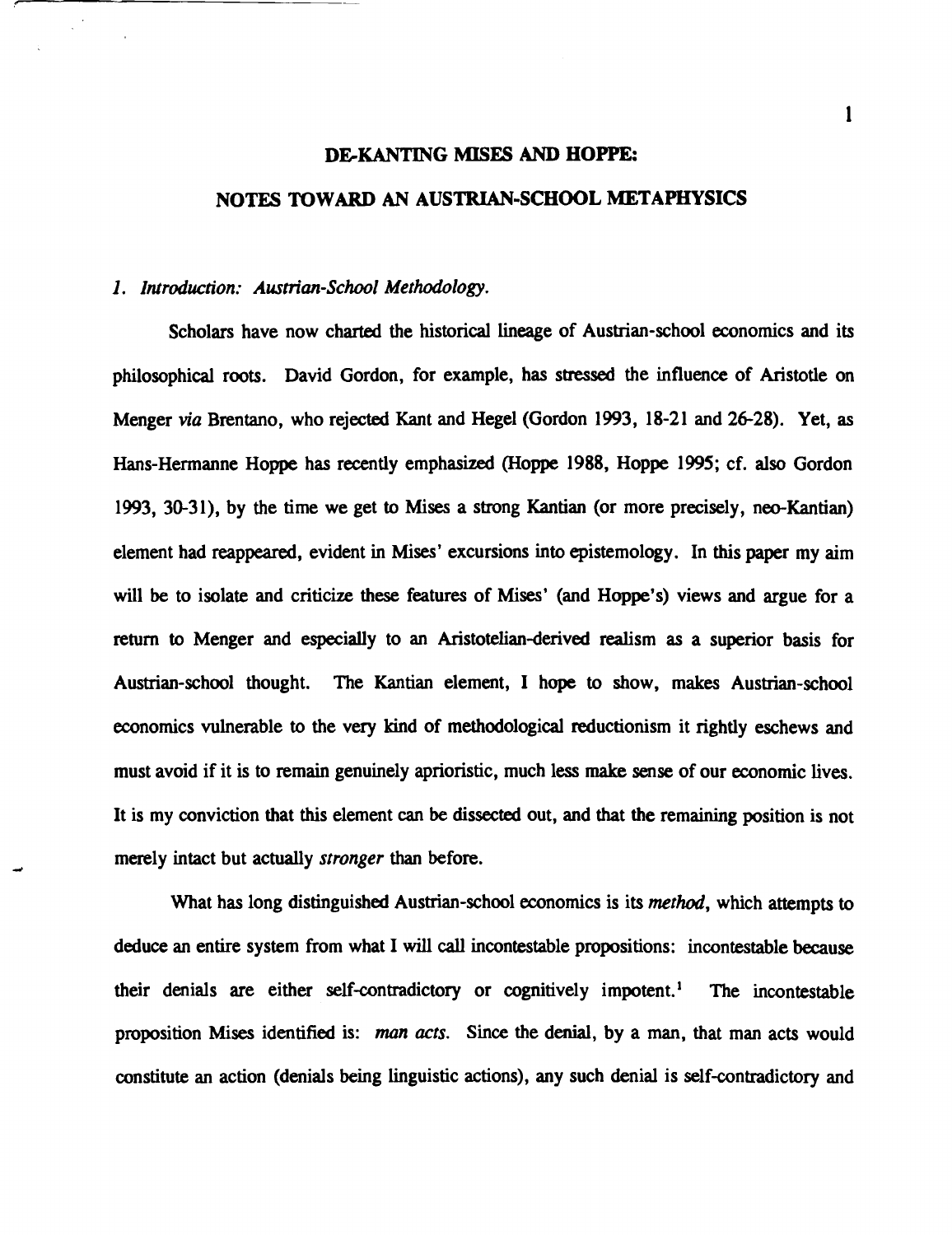thus self-invalidating , confirming man **acts** as a necessary truth.' Accordingly, *prareology-the*  **term** Mises uses for the logic of action-is a fundamental *a priori* discipline of which economics is a branch. According to the Austrian-school economist, propositions such as "Whenever two people, *A* and B, engage in voluntary exchange they must both expect to profit from it" **(Hoppe**  1995, 14) are also incontestable, since they are deduced from man *acts;* it makes no sense for one who understands them to deny them-or to submit them repeatedly to empirical test.

It is well known that Mises was concerned to outline the epistemology which undergirded his methodological approach. He spent the first 100 pages of *Hwnan Action* on such issues, and addressed them in separate monographs besides (Mises 1976, 1978, and 1985). Praxeology stands at the foundation not just of economics but epistemology as well by establishing the *a priori* parameters of the economically and epistemologically possible and allowing their integration into a single system. My concern here will be to argue that the Austrian-school system requires a *metaphysics* as well, consisting also of propositions knowable *a priori* and best characterized as a brand of Aristotelian essentialist and pluralist realism--and substantially weakened by any Kantian element which **sees** *a priori* knowledge as an imposition of form by knowing subjects / actors. Hoppe rightly draws attention to the Aristotelian influence. The principles of identity and contradiction are the cornerstones of logic and therefore of praxeology and epistemology. Being an *actor* is, first of all, essential to being a *sentient agent.* But neither Mises nor he push this realization far enough. For second, capacities for action and for reflective thought require that agents--acting beings--are ontologically different from other entities, with the differences being differences in kind, not merely in complexity. This is bound to be controversial for obvious reasons: it **flies** in the face of the scientistic (not scientific)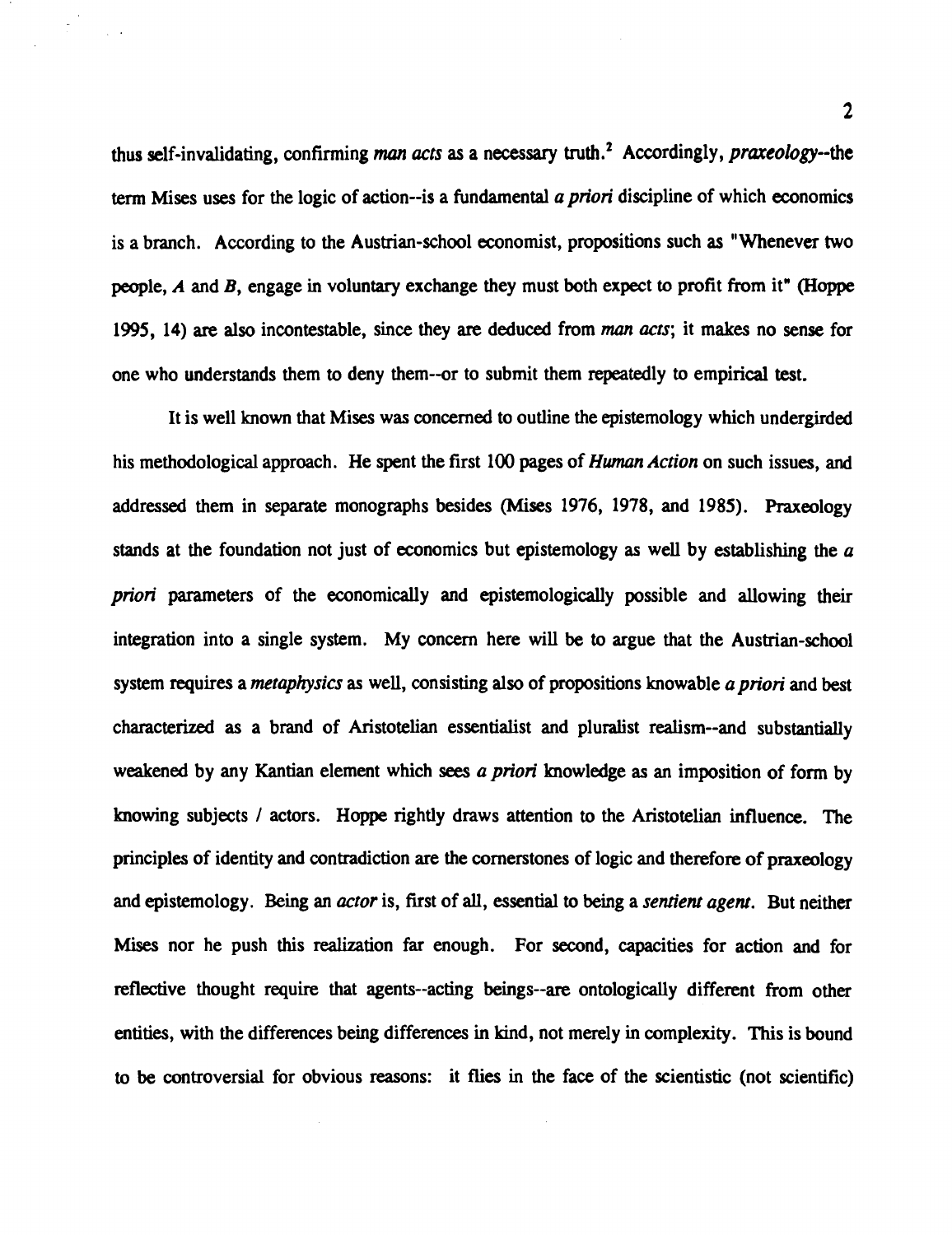reductionism that has guided most social-science inquiry for this century. Yet its truth will turn out to be necessary.

# 2. Mises, Hoppe, and Kant.

It is, as we said, the appearance of the **Kantian** influence on Mises that suggests problems. Mises--and Hoppe, expounding Mises--consciously shy away from the kind of ontological commitment many of their own arguments seem to imply. The result is a position which I shall criticize as too conservative, intellectually.

Kant was a rationalist in the sense that he believed that some synthetic, factually informative truths are knowable a priori: not **tested** against experience since all experience presupposes them. So far, so good. But Kant's procedure strongly suggests an idealistic reading, his own "refutation of idealism" later in the first *Critique* notwithstanding:

Hitherto it has been assumed that our knowledge must conform to objects. But all attempts to extend our knowledge of objects by establishing something in regard to them a priori, by means of concepts, have, on this assumption, ended in failure. We must therefore make trial whether we may not have more success in the **tasks** of metaphysics, if we suppose that objects must conform to our knowledge (Kant **[1787],** 22).

It is easy to interpret Kant as offering the very first version of what has become one of the It is easy to interpret Kant as offering the very first version of what has become one of the<br>prevailing dogmas of the contemporary academy, expressed in such ways as that "nature is made " rather than found," or "the search for the furniture of the universe has ended with the discovery that the universe is not a furnished room": simply put, in a philosophically pregnant sense, "nature" is constructed, not apprehended. As this interpretation goes, reason constructs nature via forms of intuition (space and time) and categories of the understanding (e.g., causality). Form is imposed by thought on reality rather than discovered or inferred from discoveries in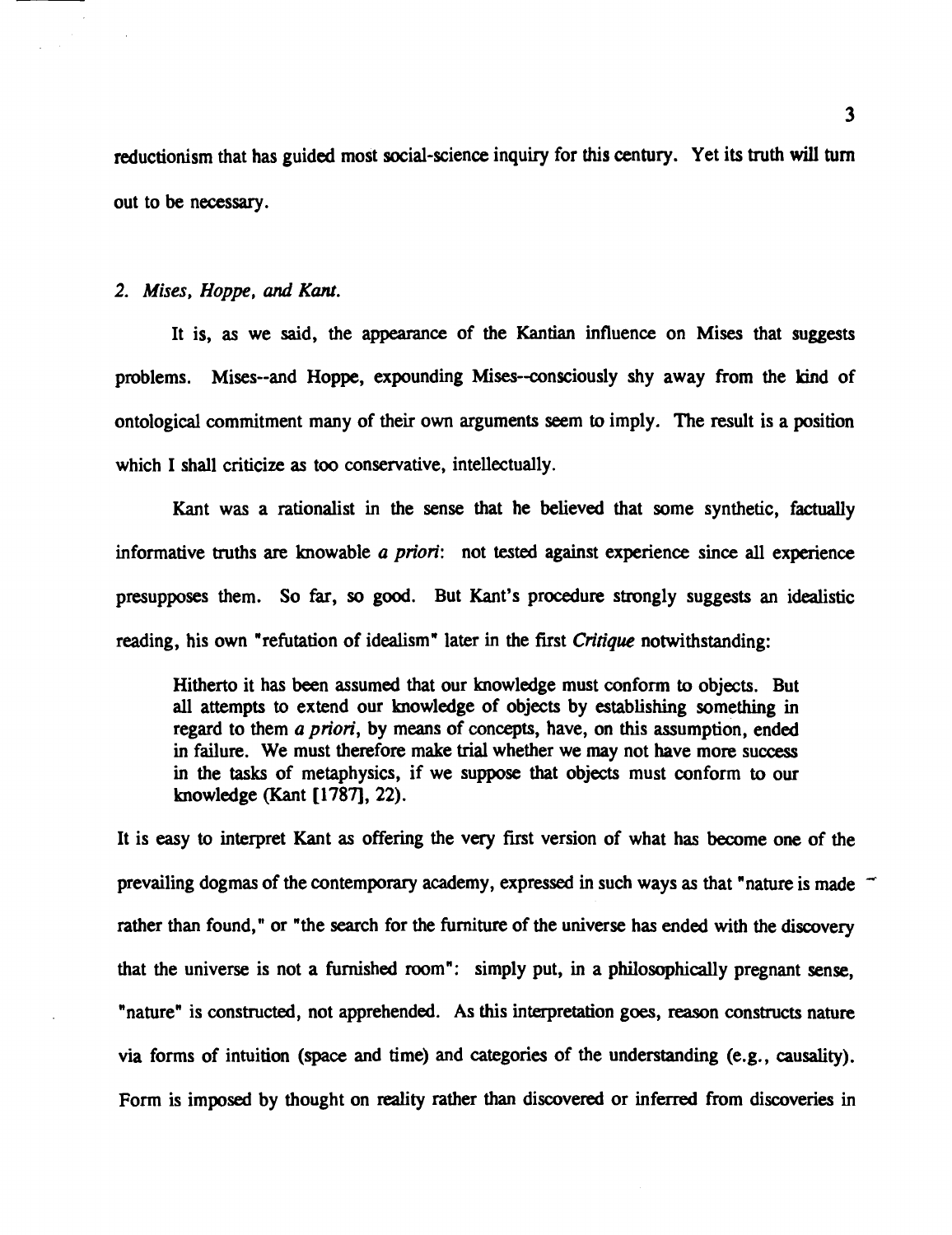reality. What opens the door to the idealistic reading is the question, *why should our merual intuitions and categories fit reality?* (cf Hoppe 1995, 69). To a logical positivist, the question was meaningless. Now, with logical positivism all but a museum piece, new generations of epistemological pessimists (and some overt nihilists) are asserting, in effect, *there is* no *reason why they should.* The latter have introduced a variety of constructing media in place of Kant's- classes / class consciousness (Marxism), languages / language games (Whorf, Wittgenstein), conceptual frameworks (Quine), paradigms (Kuhn), traditions (Feyerabend), discursive formations (Foucault), gender (radical feminists), race (critical race theory), etc.--leaving us with a plethora of relativisms in which anything goes except constructivism itself. Reality, for all practical purposes, ends up as no more meaningful a notion in the constructivists' relativistic worldview than it was for the logical positivist.

Mises, of course, condemned such "polylogism" as incoherent, arguing the **case** in great detail (Mises 1966, 72-91). But he seemed unaware of its main historical root: Kantian epistemology, which by supplying its first premise opened the door through which the legions of "polylogists" slithered through. Mises should therefore have been acutely cautious of any Kantian elements in his own position, aware of their vulnerability to abuse. It might be noted in passing, as well, that the antirealist reading of Kant's transcendental turn earned the eternal **<sup>d</sup>** wrath of other defenders of **free** markets, especially Objectivists who follow Ayn Rand. Rand's attacks on Kant and his supposed influence on all subsequent philosophy are the stuff of legend **(see,** e.g., Rand 1961). So how does a Misesian address this worry?

We may turn to Hoppe's recent work for a definitive current statement on the relationship between Mises and Kant. Hoppe finds in Mises a reading of Kant, one missed by both orthodox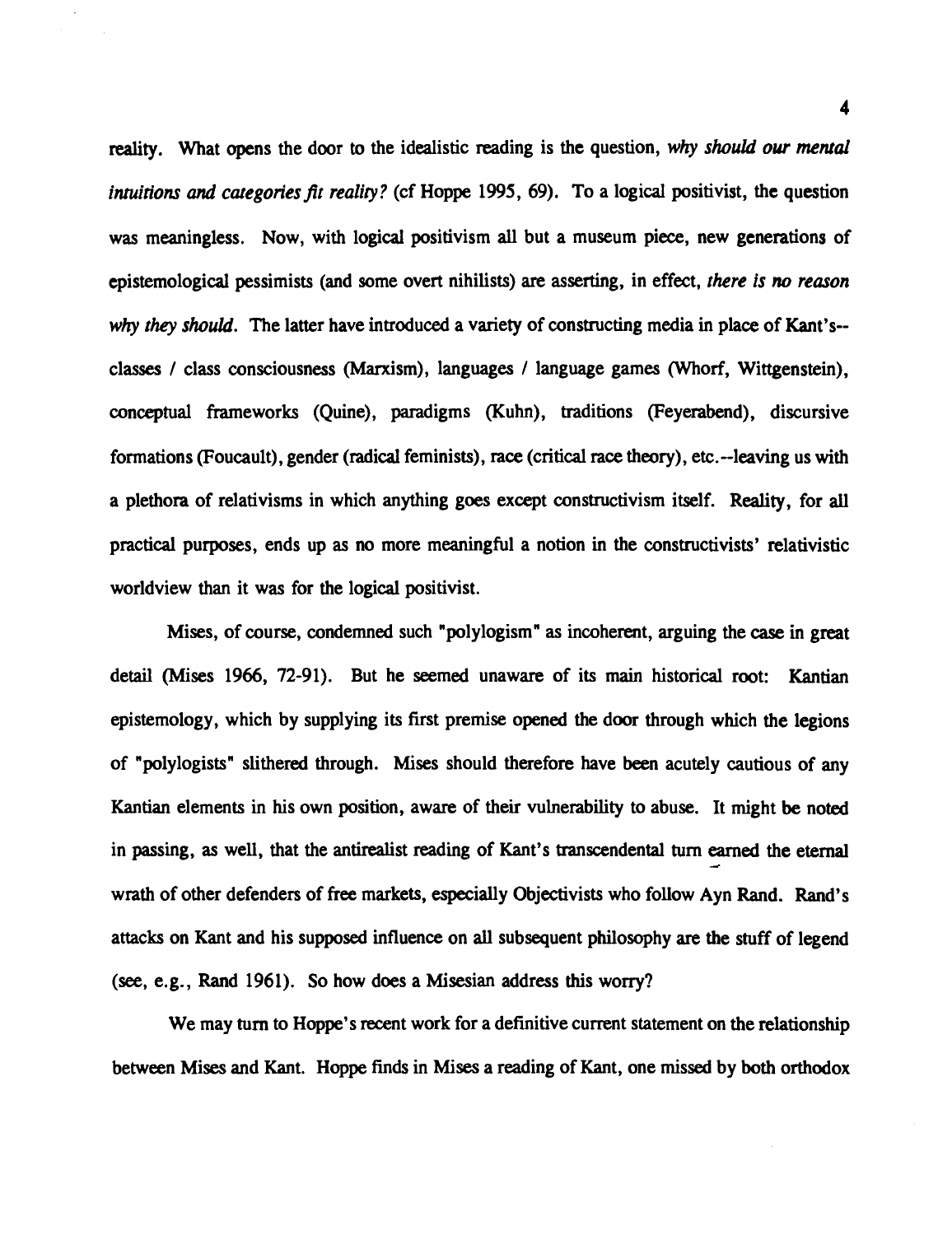Kantian philosophers as well as Randians, which avoids the drawbacks of constructivism and in fact reinstates realism. The key is in **Mises'** "sid[ing] with Leibniz when he answers **Locke's**  famous dictum *nothing is in the intellect that has not previously been in the senses* with his equally famous one *except the intellect itself\** (Hoppe 1995,59; citing Mises 1978, 12), and then reasoning that Kantian categories need not be interpreted idealistically as categories of abstract intellects but of the minds of acting persons, thus returning us to realism. As Hoppe explains:

We must recognize that such necessary truths are not simply categories of our mind, but that our mind is one of acting persons. Our mental categories have to be understood as ultimately grounded in categories of action. As soon as this is recognized, **all** idealistic suggestions immediately disappear. Instead, an epistemology claiming the existence of truth synthetic a priori propositions becomes a realistic epistemology. Since it is understood as ultimately grounded in categories of action, the gulf between the mental and the real, outside, physical world is bridged. As categories of action, they must be mental things as much as they are characteristics of reality. For it is through actions that the mind and reality make contact (Hoppe 1995, 20).

In this case, the incontestable proposition *sentient beings act* bridges the Kantian synthetic a

*priori* and realism. Consider the category of causality:

Causality, [Mises] realizes, is a category of action. To act means to interfere at some earlier point in time in order to produce some later result, and thus every actor must presuppose the existence of constantly operating causes. Causality is a prerequisite of acting, as **Mises** put it (Hoppe 1995, 21).

And: **<sup>e</sup>**

Without such an assumption regarding the existence of causes as such, different experiences can never be related to each other as confirming or falsifying one another. They are simply unrelated, incommensurable observations (Hoppe 1995, 36).

This, Hoppe argues, establishes realism **as** also logically necessary:

Recognizing knowledge **as** being structurally constrained by its role in the framework of action categories provides the solution . . . Understood as constrained by action categories, the seemingly unbridgeable gulf between the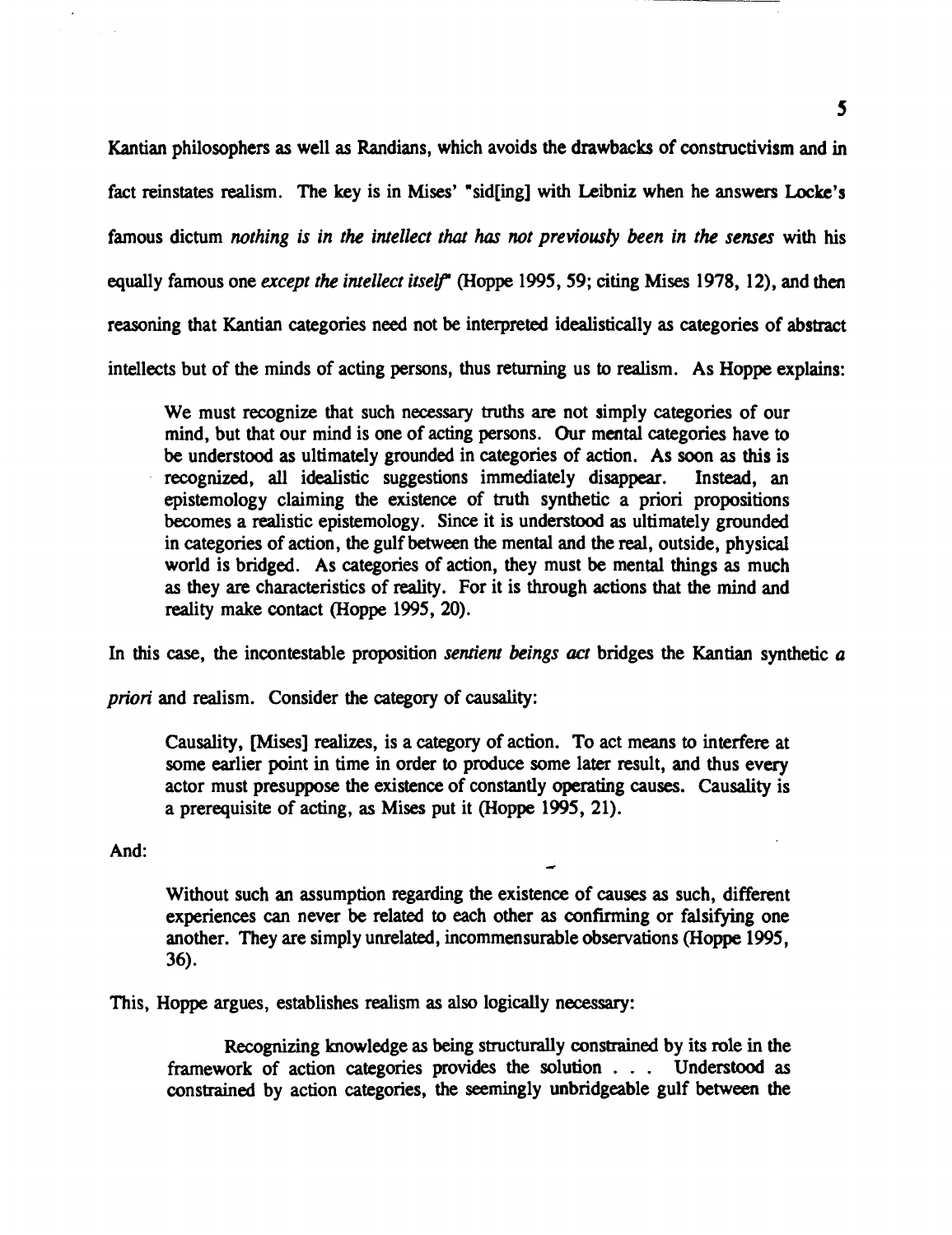mental on the one hand and the real, outside physical world on the other is bridged.  $\ldots$  Int is only through actions that the mind comes into contact with reality, so to speak. Acting is a cognitively guided adjustment of a physical body in physical reality. And thus there **can** be no doubt that a priori knowledge, conceived of as an insight into the structural constraints imposed on knowledge qua knowledge of actors, must indeed conespond to the nature of things **(Hoppe**  1995, 69-70).

# **3. The Circularity of Misesian-Hoppean Evolutionary** *Kam'sm.*

It looks as though realism has been reacquired, by understanding Kantian categories of

the understanding as bridges to reality via their direct applicability to actions. Mises indeed

pursues this kind of approach:

It is an undeniable fact that technological planning guided by the Euclidean system resulted in effects that had to be expected according to the inferences derived from this system. The buildings do not collapse, and the machines run in the expected way. The practical engineer cannot deny that this geometry aided him in his endeavors to divert events of the real external world from the course they would have taken in the absence of his intervention and to direct them towards the goals that he wanted to attain (Mises 1978, 13).

Mises' own explanation is evolutionary, and appeals to the Darwinian theory and the adaptation of human cognition as one aspect of the adaptation of any organism to its physical-biological environment through eons of natural selection. According to the Darwinian and neo-Darwinian theories, this environment imposes constraints on the categories of sentient agents through its **<sup>d</sup>** long-term causal effects on the cognitive capacities of any life form. Their categories will be a function of their needs for survival, biologically speakmg. **Hence** a correspondence must exist between our categories and those immediate **actual** features of our environment. Of presumably many possible categories, then, ours fit our environment--hence we survive. Other possible categories, such **as** those of non-Euclidean geometry or which would not permit perception of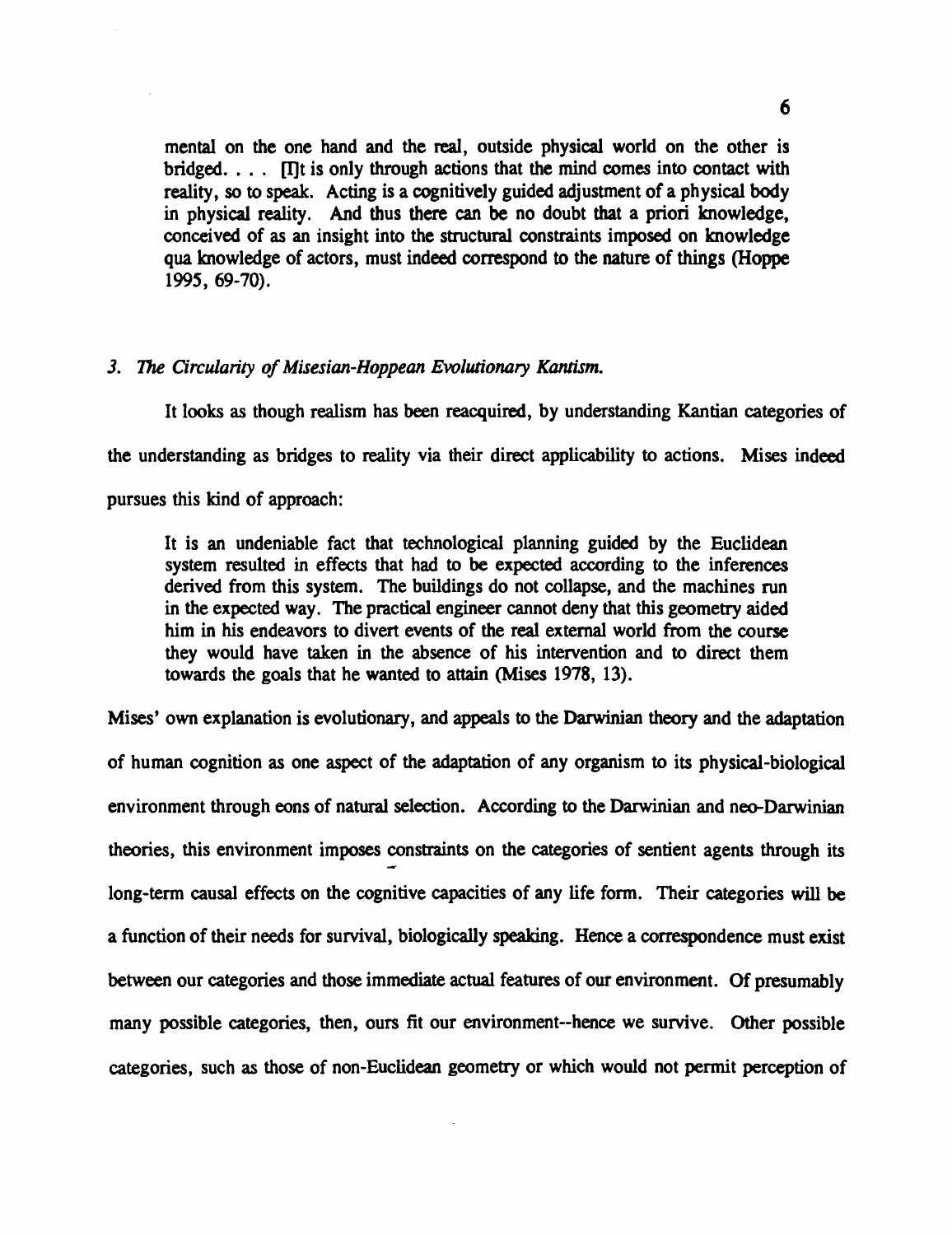spatial relations or of the passage of time, do not. **A** sentient being with such categories could

not survive in our world.

Those primates who had the serviceable categories survived . . . In the same way in which the evolutionary process eliminated **all** other groups whose individuals, because of specific properties of their bodies, were not fit for life under the special conditions of their environment, it eliminated also those groups whose minds developed in a way that made their use for the guidance of conduct pernicious. . . .

. . . Since the a *priori* categories emanating from the logical structure of the human mind have enabled man to develop theories the practical application of which has aided him in his endeavors to hold his own in the struggle for survival and to attain various ends that he wanted to attain, these categories provide some information about the reality of the universe **(Mises** 1978, 15-16).

This explanation, however plausible at first glance, is vulnerable to the following kind of objection: if a *priori* forms of intuition and categories of the understanding are conditions of **all** thought whatsoever; if, that is, they are really "the mental equipment of the individual that enables him to think and . . . **all** reasoning presupposes the a *priori* categories [so that] it is vain to embark upon attempts to prove or disprove them" **(Mises** 1978, 12), then this applies to **all**  alleged knowledge of and reasoning about evolution as well, which is merely one instance of the kind of causal relation or pattern our a *priori* categories have projected willy-nilly into our environment. In short, the drawback of evolutionary Kantism is that it compels a logically impossible act 6f "bootstrapping," using a phenomenon constructed through the action of the categories, and about which there is still much we do not understand, to establish the reliability of the categories, so that in effect the categories establish themselves. The evolutionary explanation thus fails because of an inevitable circularity. Reality might still be vastly different from what our experiences and the a *priori* constraints on our cognition **tell** us. (Of course, a good many contemporary physicists would concur.<sup>3</sup>) In this case, evolutionary Kantism does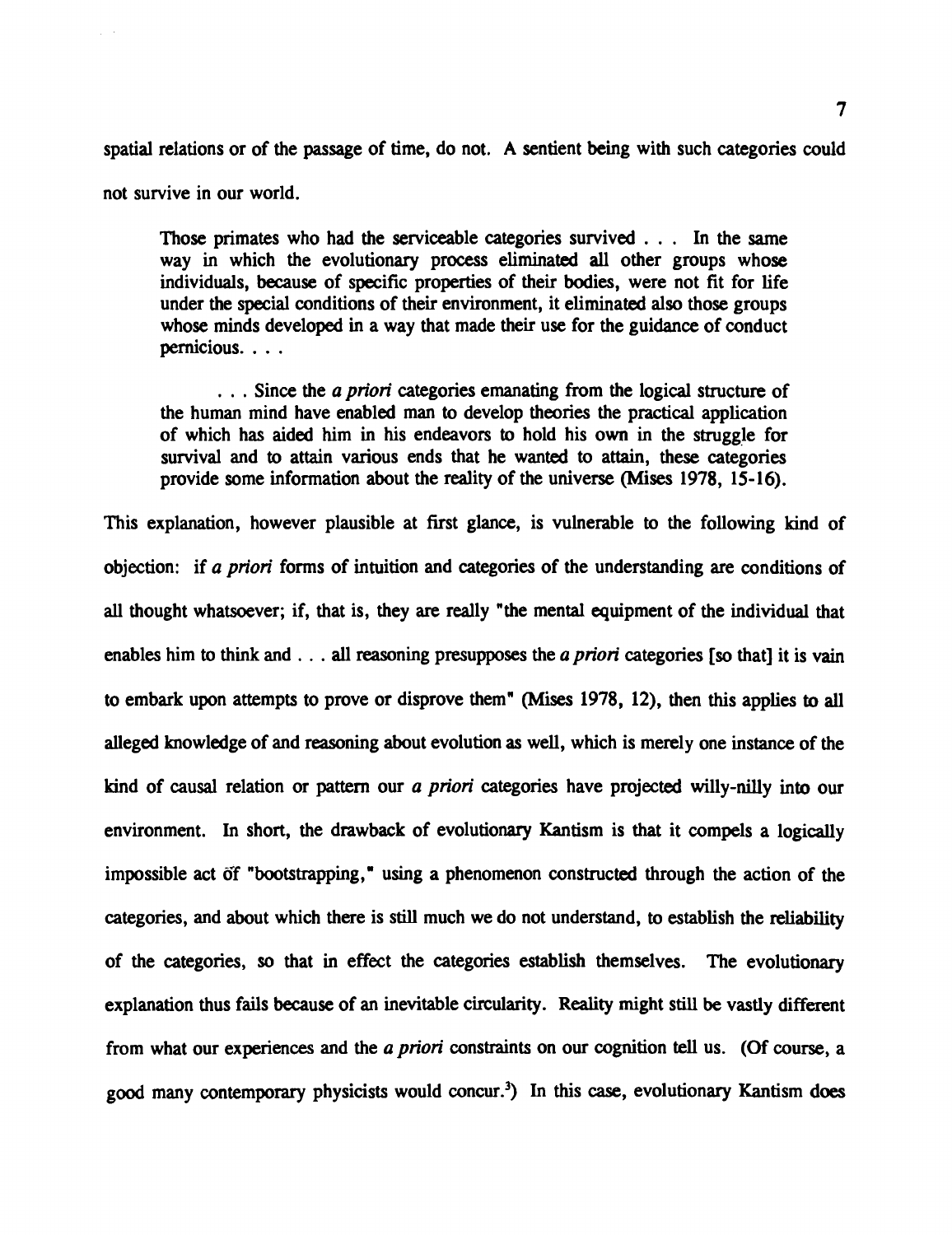not really answer the all important epistemological question: *why should we believe our forms of intuition and categories of the understanding fit reality?* It does not really decide the issue between realism and constructivism. The best answer it leaves us with is a thoroughgoing pragmatist one: they work. They enable us to survive. As to why they work, it seems we still have a mystery on our hands.

#### *4. From Austrian-School Methodology to an Austrian-School Metaphysics.*

By this time it should be clear that *any* recourse to Kantian epistemology seriously weakens Austrian-school thought. At best, it needlessly **raises** distracting side issues. But it may in fact harbor a still worse situation. At the beginning of a crucial junction, **Mises** wrote:

There are phenomena which cannot be analyzed and traced back to other phenomena. They **are** the ultimate given. The progress of scientific research may succeed in demonstrating that something previously considered as an ultimate given can be reduced to components. But there will always be some irreducible and unanalyzable phenomena, some ultimate given **(Mises** 1966, 17).

This, I now submit, unbolts a door **Mises** does not want **unlocked:** the one to methodological reductionism. If someone with, e.g., Skinnerian behaviorist leanings, pries it open, we might get the result that a basic proposition such as man **acts** is subject to potential reduction via behaviorist explanations which show *aczion* to be mere *behavior* with nothing more special to recommend it than the behavior of an animal (e.g, a white rat). **Mises** even unintentionally helps our behaviorist along with his caveat that action is always **taken** to relieve unease: "The incentive that impels a man to act is always some uneasiness **(Mises** 1966, **13)."' Hoppe** notes, moreover, that *action* is not something observed empirically; "there **are** only bodily movements to be observed . . ." (Hoppe 1995, 61). At this point what we thought was only a door has now

8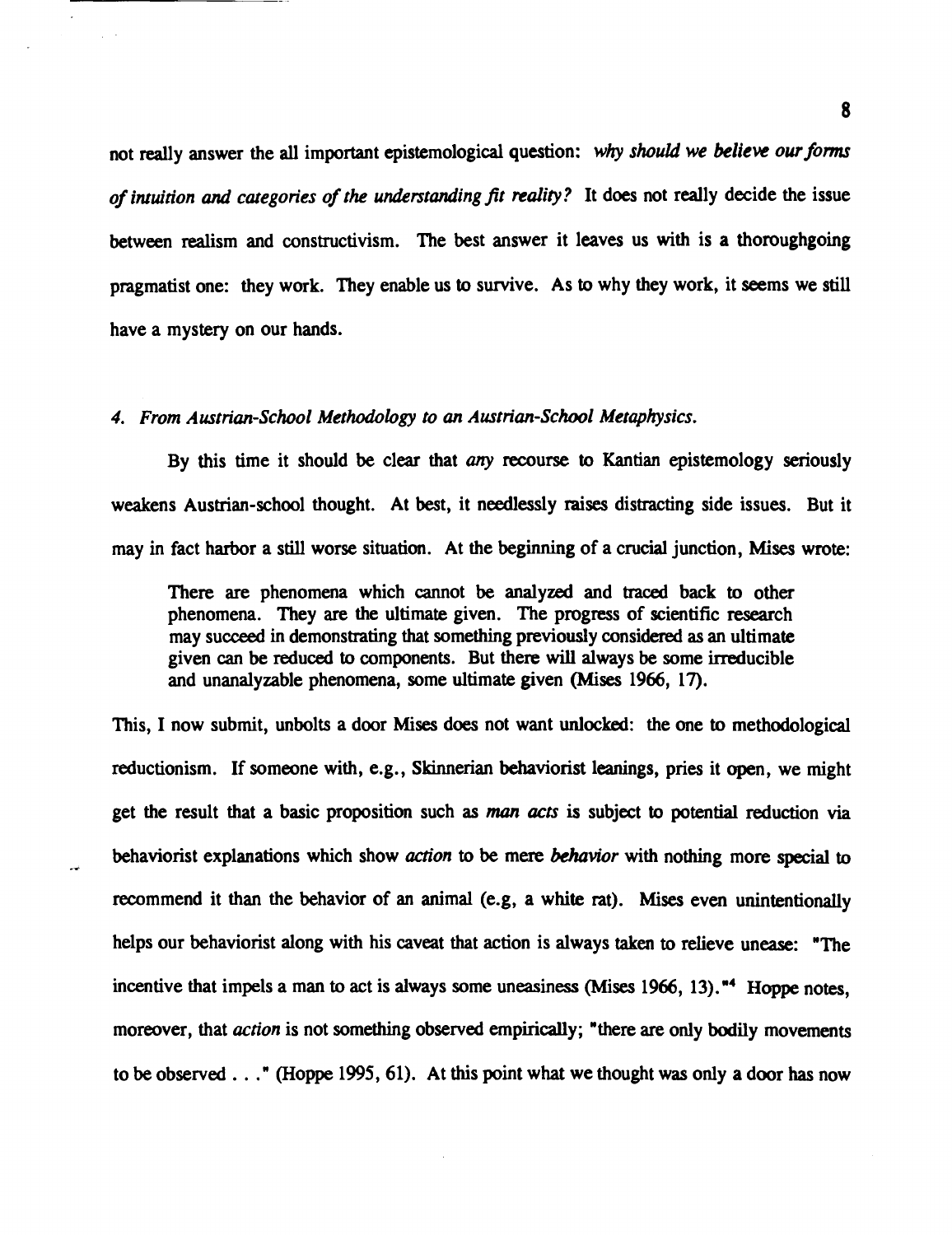turned into a floodgate! The teleological, end-means approach might turn out to be wrong at its most basic level: a purely verbal description of something yet to be explained scientifically. The issue is of vital import, because the systematic reduction of human behaviors to antecedent causes has **been** attempted by **all** social sciences in the twentieth century and produced their dominant paradigms (Skinnerian behaviorism being just one example). **Does** Mises actually open this floodgate? **On** the *current* state of affairs, methodologywise, Mises observes that

Concrete value judgments and definite human actions **are** not open to further analysis. We may fairly assume or believe that they **are** absolutely dependent upon and conditioned by their causes. But as long as we do not know how external facts--physical and physiological--produce in a human mind definite thoughts and volitions resulting in concrete acts, we have to have an insurmountable *methodological dualism* (Mises 1966, 18).

Emphasizing methodology introduces a potential ambiguity. Methodology **can** be seen as taking the investigator to a provisional stance beyond which he cannot go solely do to gaps in his knowledge, or as requiring an ontological one--perhaps compelled by necessity. Mises opts for the former. Due to the incompleteness of empirical findings and any revisions in our conceptual systems these might require, Misesian dualism eschews any stronger ontological commitment. It might, for **all** we know, be revised in favor of a hard line materialism in which

the natural sciences will succeed . . . in explaining the production of definite ideas, judgments of value, and actions in the same way in which they explain the production of a chemical compound as the necessary and unavoidable outcome of a certain combination of elements (Mises 1966, 18).

What at first glance looks like an eminently sensible fallibilism is entirely in line with the views of philosophers such as W. V. Quine who hold that **all** propositions whatsoever are subject to potential revision in the light of future experience (see Quine 1961); Quine includes even the laws of logic within the scope of what which might be revised. (The immunity of Quine's *own*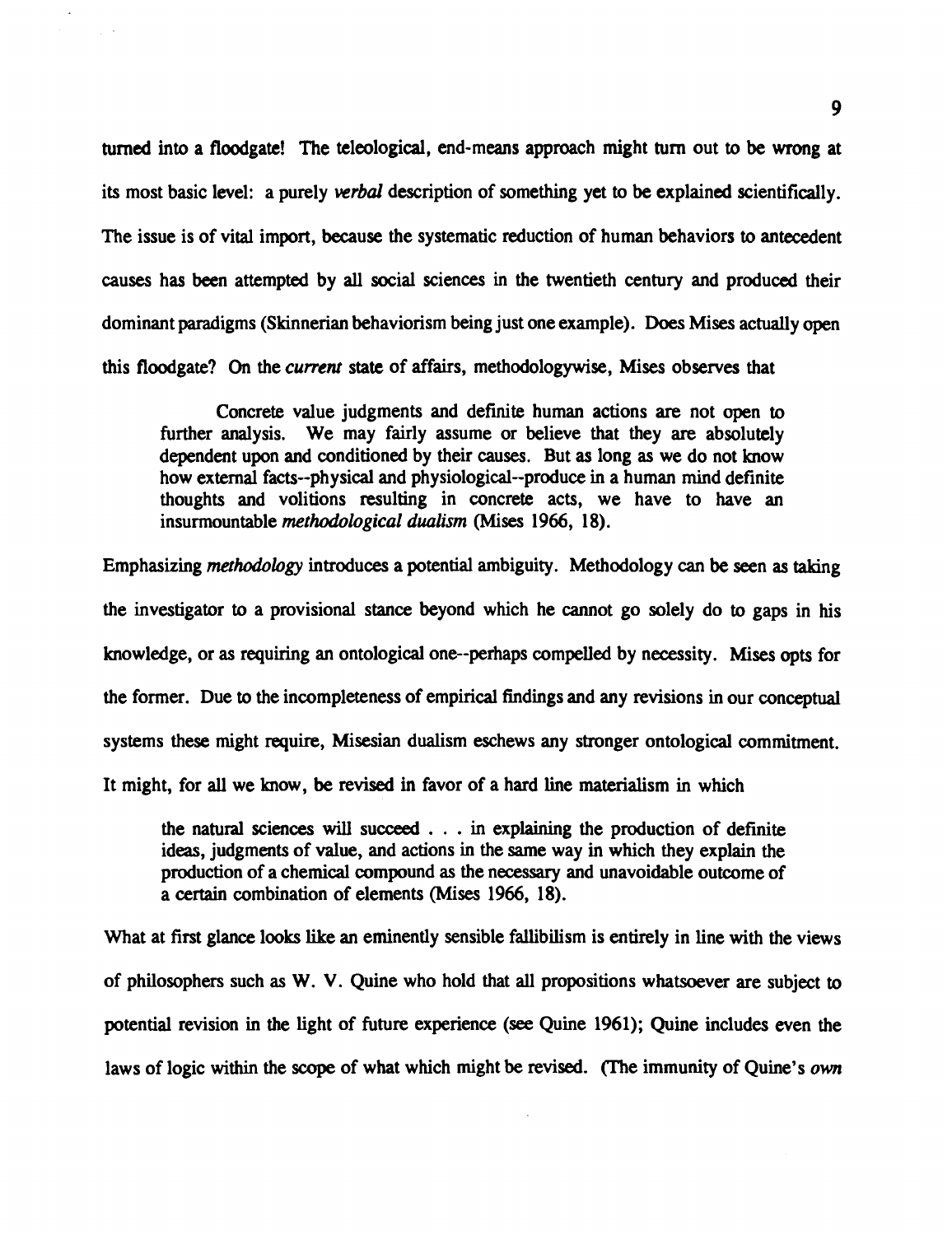propositions **has,** for some of us, proven a bit of a mystery; cf. Kordig 1979; Yates 1991).

Mises thus leaves as a live option the revisability of man **ucts.** It may be that we can already

answer in the negative the metaphysical question: is the will of the acting person free?

The innate and inherited biological qualities and all that life has worked upon him make a man what he is at any instanct of his pilgrimate. They are his fate and destiny. His will is not "free" in the metaphysical sense of this term. It is determined by his background and **all** the influences to which he himself and his ancestors were exposed (Mises 1966,46).

#### And,

Some philosophers are prepared to explode the notion of man's will as an illusion and self-deception because man must unwittingly behave according to the inevitable laws of causality. They may be right or wrong from the point of view of the prime mover or the cause of itself. However, from the human point of view action is the ultimate thing. We do not assert that man is "free" in choosing and acting. We merely establish the Edct that he chooses and **acts** and that we are at a loss to use the methods of the natural sciences for answering the question of why he acts this way and not otherwise.

Natural science does not render the future predictable. It **makes** it possible to foretell the results to be obtained by definite actions. But it leaves unpredictable two spheres: that of insufficiently known natural phenomena and that of human acts of choice. Our ignorance with regard to these two spheres taints **all** human actions with uncertainty. Apodictic certainty is only within the orbit of the deductive system of aprioristic theory. The most that can be attained with regard to reality is probability (Mises 1966, 105).

Methodologically, then, Mises is willing to commit to the irreducibility of human action to

necessary and sufficient antecedent conditions--but not *metaphysically*. "Methodological dualism

refrains from any proposition concerning essences and metaphysical constructs" (Mises 1986,

1). Given the state of our knowledge **uf** present, **acts** of choice must be left within an ends-

means conceptual framework. But this could change. The Kantian element clearly blocks what

could eventually have yielded a comprehensive Austrian-school metaphysics which **sees** ends-

means categories as irrevisable *en toto*. We are locked into a "human point of view" which is,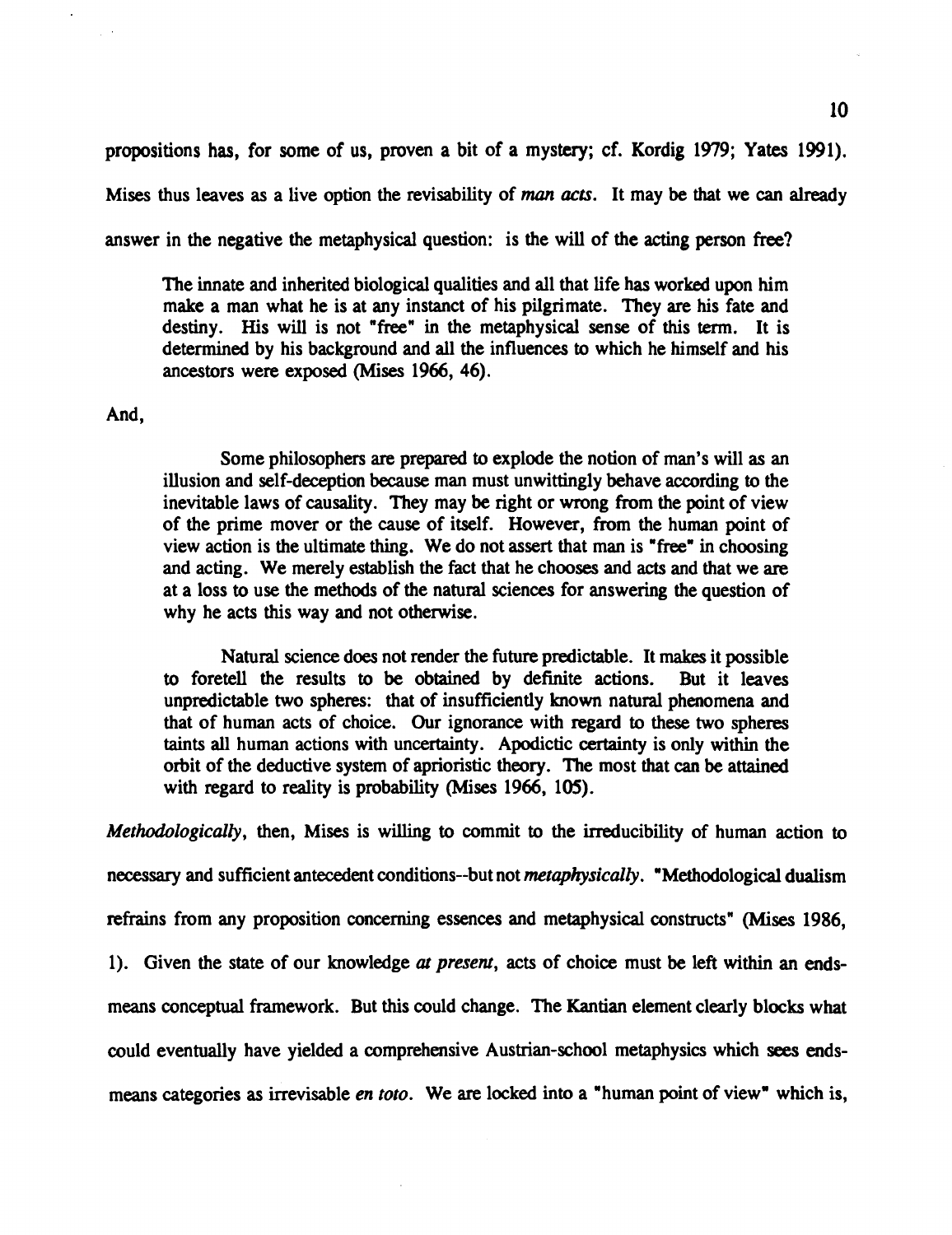in principle, alterable on fundamentals. Elsewhere, Mises elaborates this "human point of **view" as** "the logical structure of [the human] mind" in still more detail.

Whatever the true nature of the universe and of reality may be, man can learn about it only what the logical structure of his mind makes comprehensible to him. Reason, the sole instrument of human science and philosophy, does not convey absolute knowledge or final wisdom. . . . What appears to man's inquiry **as** an ultimate given, defying further analysis and reduction to something more fundamental, may or may not appear such to a more perfect intellect. We do not know (Mises 1986, 73).

Moreover, and finally, Mises has actually *reversed* Kant, to paraphrase David Gordon (Gordon 1993, 30); according to Kant, we were determined in the phenomenal world but free in the noumenal one. With Mises, limits to our present understanding commit us to free will; potential improvements in this understanding might bring it into progressively greater and greater alignment with the perspective of "a more perfect intellect" which perceives a reality of hard determinism. "Perhaps," he writes, "such an exalted mind is in a position to elaborate a coherent and comprehensive monistic interpretation of **all** phenomena" (Mises 1985, 1). Or, **as**  Hoppe observes, in what could be construed **as** an attempt to block methodological reductionism, that "no scientific advance could ever alter the fact that one must regard one's knowledge and actions as unpredictable on the basis of constantly acting causes" (Hoppe 1995, 37). But to do so he must take us to full-fledged transcendentalism:

One might hold this conception of freedom to be an illusion. And one might well be correct from the point of view of a scientist with cognitive powers substantially superior to any human intellect, or from the point of view of God. But we are not God, and even if our freedom is illusory from His standpoint and our actions follow a predictable path, for us this is a necessary and unavoidable illusion (Hoppe 1995, 37).

It is true, of course, that our knowledge of all entities, events, or domain of inquiry is at best partial; this is a consequence of humans **as** knowers being finite beings. **Omniscience**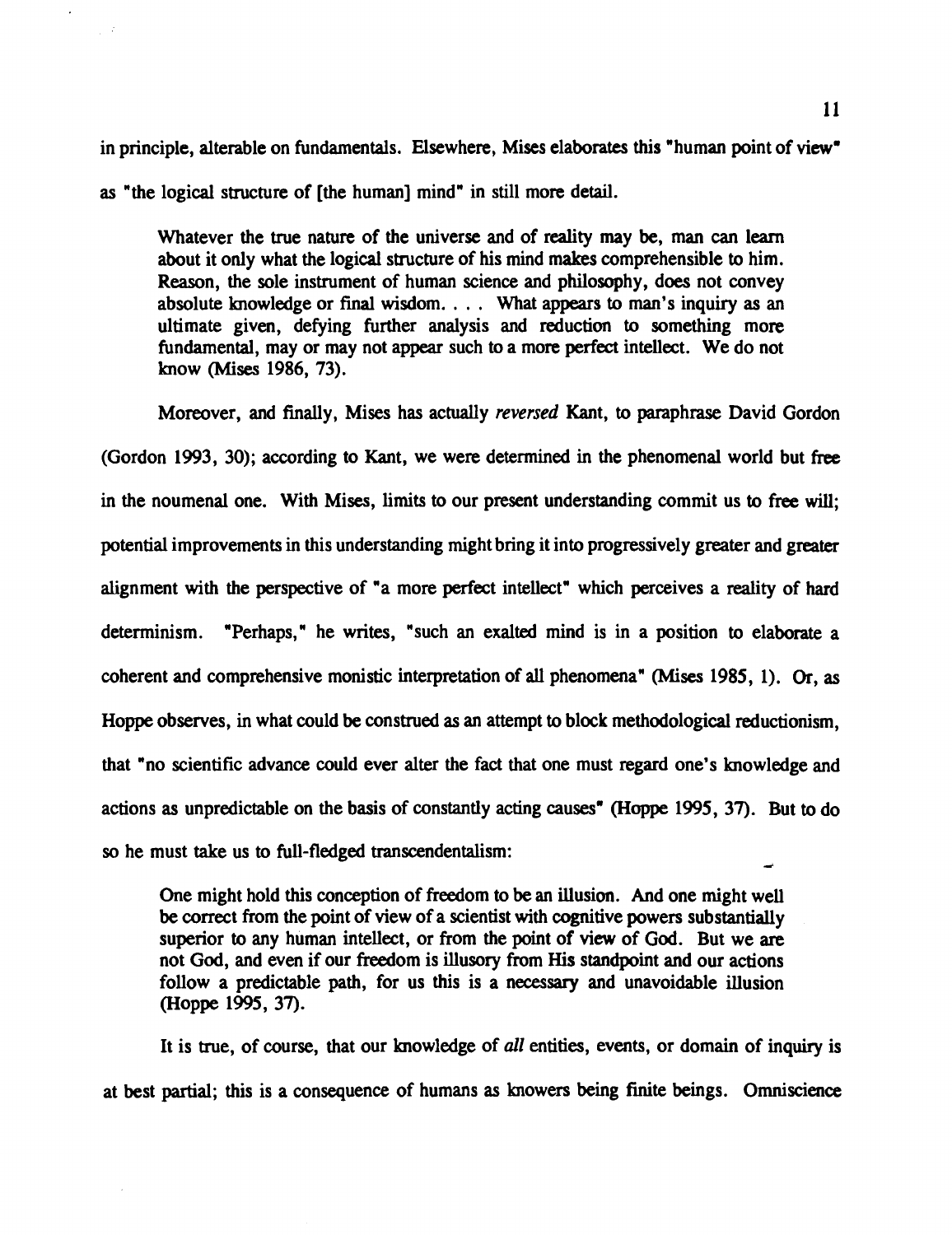is reserved exclusively for an Infinite Intellect. Mises and Hoppe are entirely correct on this point. Yet what really follows from this? Human finititude, and fallibility, **are** entirely compatible with the idea that we have *some* knowledge of entities and the laws governing them which is stable and irrevisable, with no concealed commitments to transcendentalism.

Perhaps the logical structure of our thoughts and actions to which Mises and Hoppe have repeatedly referred can point us toward that which is irrevisable, if we can dissect out the Kantism and other tendencies of modem philosophy which have encouraged epistemological subjectivism. We will then be able to give primacy to the logical structure of (class of entities in) reality, of which the logical structures of human thought and action **are** only instances. Much of modern philosophy, which begins with **Descartes** and his procedure of methodological doubt, has inverted these two, precipitating universal subjectivism. Descartes, a mathematician and geometer as well as an epistemologist, refused to accept as knowledge anything for which he could not offer a demonstrative, mathematically rigorous deductive proof. As his critics immediately pointed out, his own demonstrations broke down at crucial junctures, leading eventually--through a much longer and more complicated route than can be charted here--to the Kantian transcendental turn in which mere epistemological subjectivism becomes constructivism. Ever since, antirealists have tormented us with questions like, How does one offer proof of **<sup>d</sup>** having 'gotten outside' one's experience (or conceptual framework or cultural tradition, etc.) and made contact with something beyond it?' To have to take this kind of question seriously is to be caught in the Cartesian-Kantian trap. The **full** consequences for the modern intellect have been much more serious than the mere intellectual conservatism seen at crucial junctures in Mises' and Hoppe's work. The trap leads logically to an epistemological bottomless pit: fall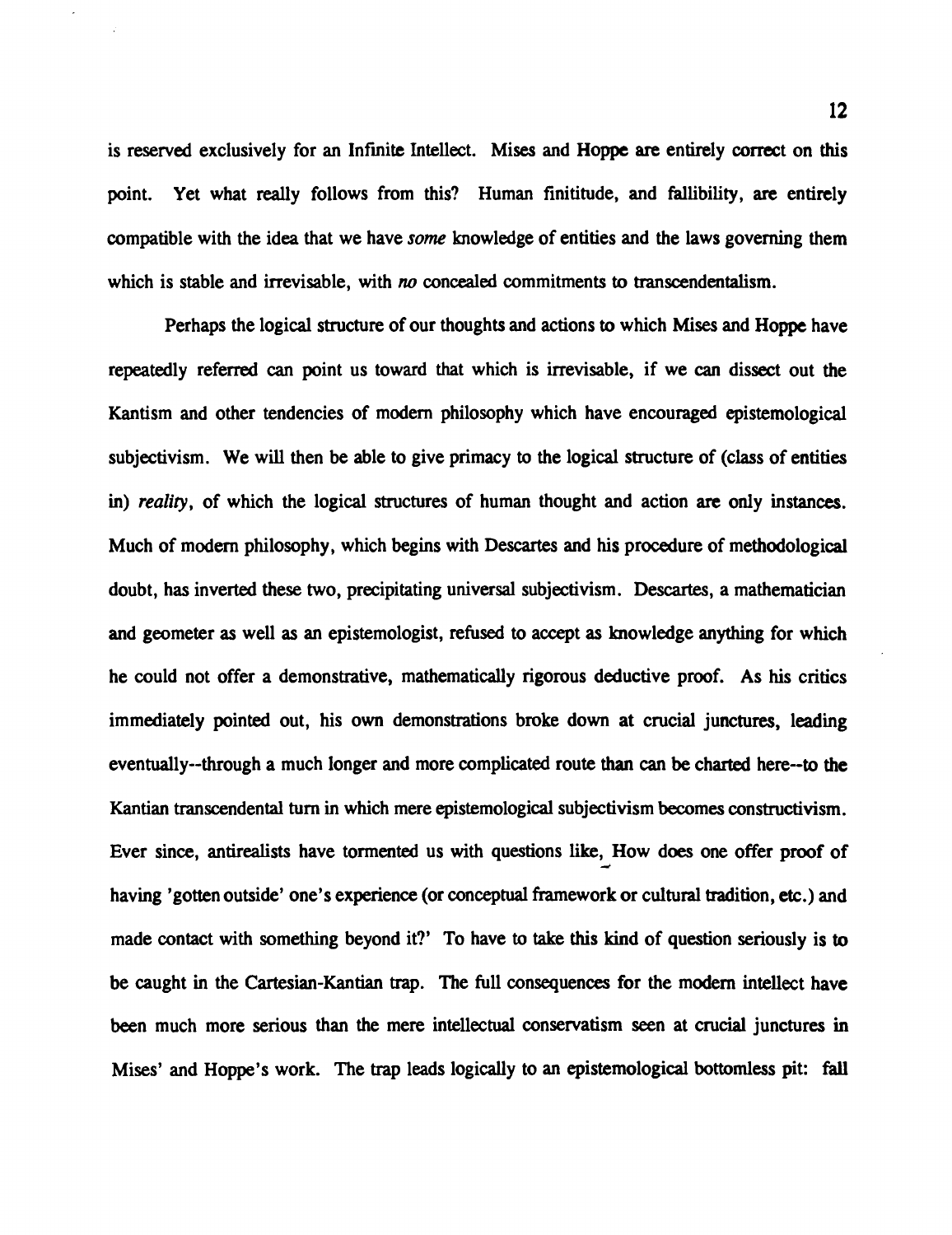in, and there is no way out. It is necessary to avoid the assumptions which give such questions force. The avoidance will make substantive metaphysics a live option once again. We have begun by noting that reductionism in the sciences already commits the scientist to a substantive metaphysics: the belief that the universe is structured in such a way that the reductionist method will tend to yield more true theories than false ones, productive of knowledge--and that it will not take entire sciences up blind alleys.

It is an irony that despite Mises' decisive rejection of polylogism, he could not bring himself to reject the premises on which polylogism is **based.** 

#### *5. Incontestable Propositions as the Fowrdation of an Austrian-School Metaphysia.*

Kantism may be an Achilles-heel best exposed for what it is and eliminated from Austrian-school thought. What, however, is the alternative? Can there really be any such thing as " Austrian-school metaphysics" which retains economics *as* an *a priori* discipline minus the Kantian (or neo-Kantian) trappings? In this paper I can provide at best a sketch, due to limits of space, time, and the complexity and numerous potential applications of the results-which have implications not just for economics but for every domain of inquiry. But consider how Menger began his magnificent *Grundsatze der Volkwirtschaftslehre:* 

**All** things are subject to the law of cause and effect. **This** great principle knows of no exception, and we would search in vain in the realm of experience for an example to the contrary. Human progress has no tendency to cast it in doubt, but rather the effect of confirming it and of always further widening knowledge of the scope of its validity" (Menger [1871], p. 51).

It is clear from Menger's ensuing remarks that we do not know all the *instances* of the law of causality. **Nor** do we have all the *&tails* of those instances we do know. For Menger,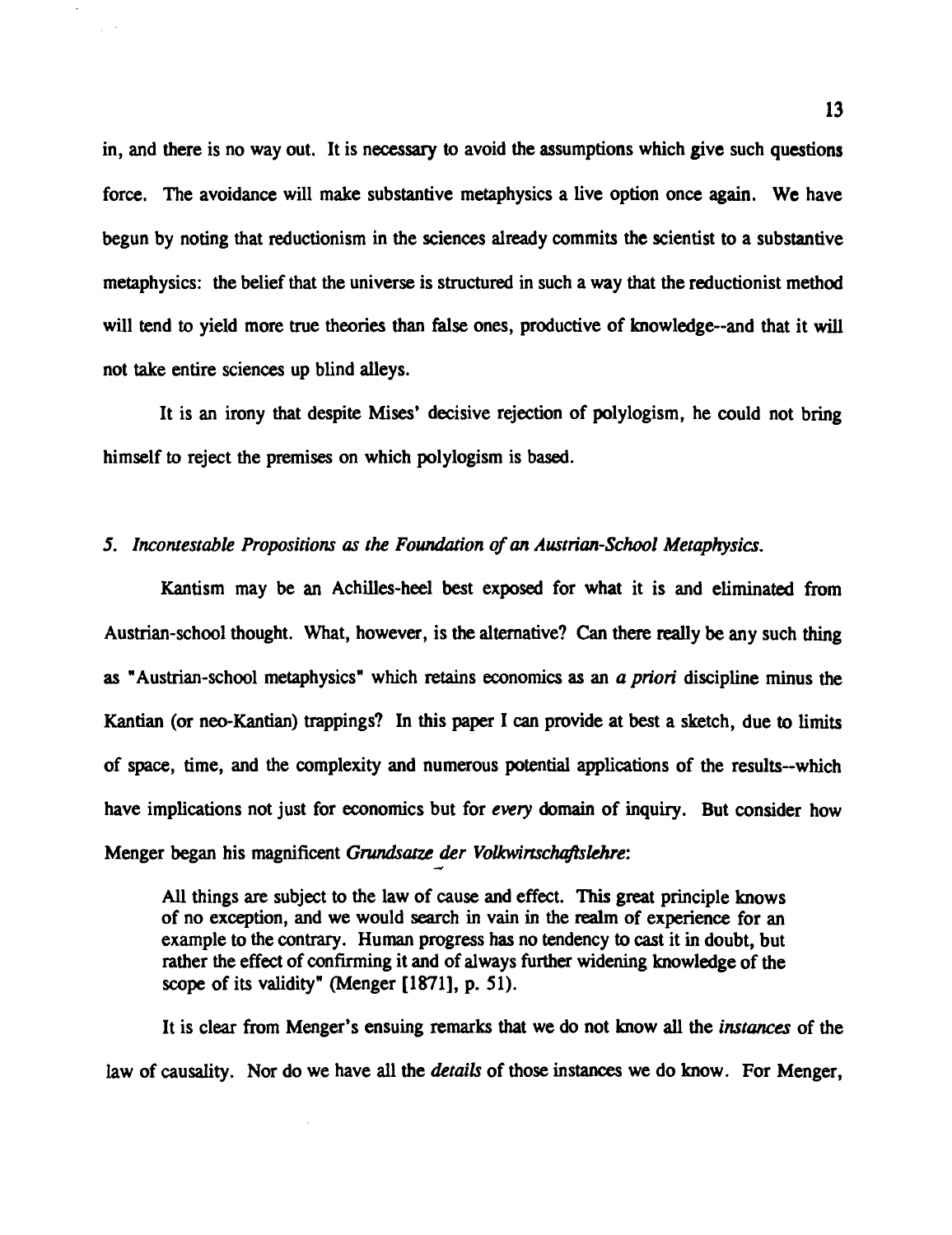**as** for any Austrian-school thinker, causality is not tested repeatedly against experience. Our experience does presuppose it in order to expand our knowledge of its instances and their details; in this sense, causality is *a priori.* Yet it would never have occurred to Menger to say that the human mind in some sense "constructs causality." It is not, for him, a Kantian category imposed willy-nilly on an unknowable *noumenon*. It is not a product of the human mind; its various instances and details are *apprehended* in the world, the principle itself identified by means of abstraction **as** one of the *laws of reality* **all** these instances and details share. Others include Aristotle's laws of identity and noncontradiction: not as mere laws of thought but **as**  what, at the outset, I referred to as *incontestable propositions.* 

An *incontestable proposition* refers *to* a material necessity, a non-tautological necessary truth identifying an absolutely general feature of reality or of some broad class of items in reality such as sentient beings. To my mind the term is superior to expressions such as *self-evident tnrth* (Mises 1986, *4)* or even *axiom* **(Hoppe** 1995, 18). Those spealang of self-evident truths clearly meant to avoid psychological connotations; as Hoppe recently explained: such propositions "are self-evident because [a sentient being] cannot deny their truth without selfcontradiction; that is, in attempting to deny them one would actually, implicitly, admit their truth" (Hoppe 1988, 17). It is in how we know *this* that a kind of psychologism reemerges: we identify and know such propositions to be true 'by reflecting upon ourselves, by understanding ourselves as knowing subjects.  $\ldots$  The truth of a priori synthetic propositions derives ultimately from inner, reflectively produced experience" (Hoppe 1988, 17). This Kantian explanation is therefore vulnerable to the charge of having identified not necessary truth but only the very firm and unshakable *belief* of a community of inquirers (the accusation of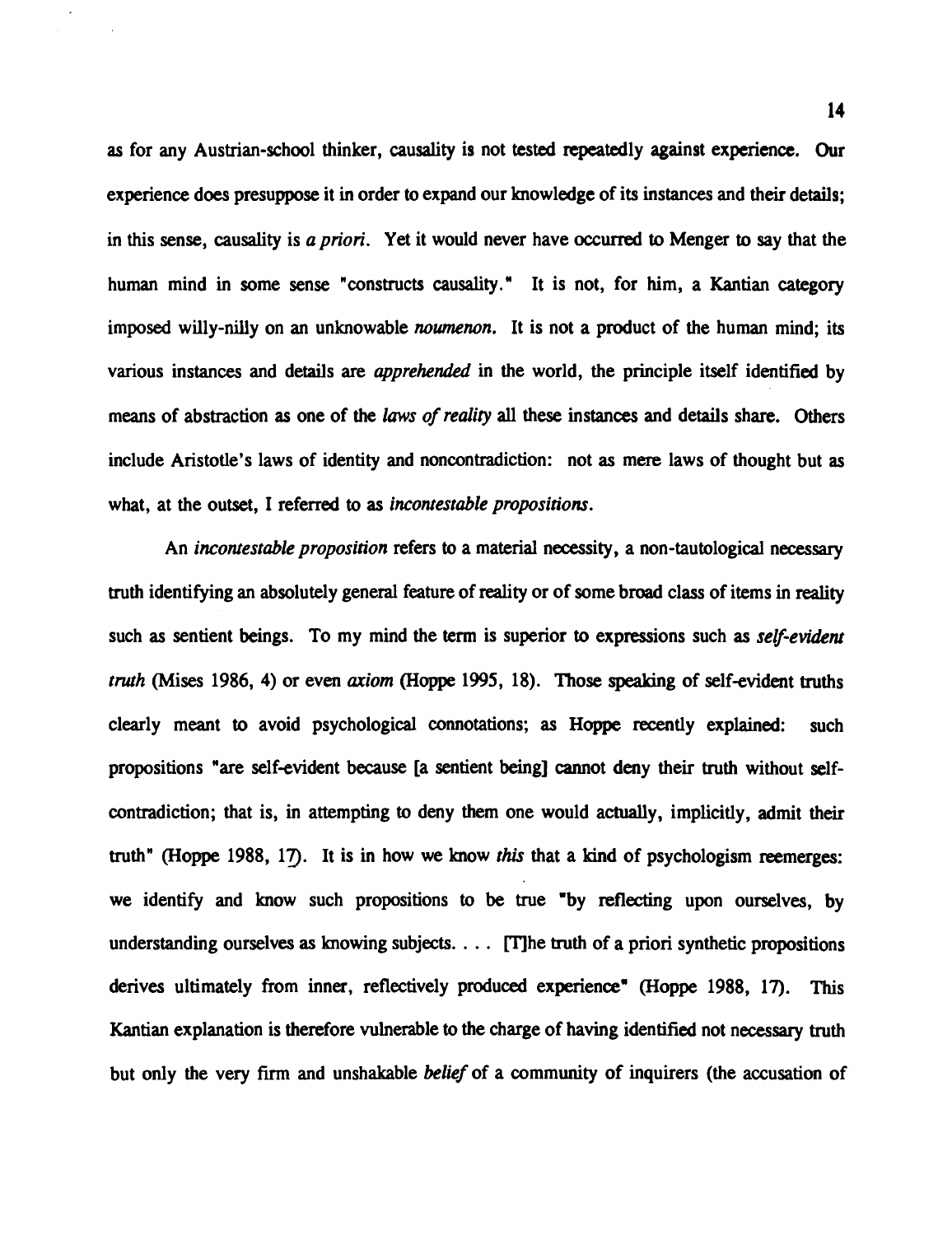hermeneuticists). Axiom, **too, has** an unfortunate association with positivistic (post-Kantian) interpretations of geometry which saw axioms as arbitrary postulates on which alternative incompatible geometric systems can be built up (e.g., Euclidean and Riemannian systems). Introducing *incontestability* suggests a level of preformal demonstrability hearkening back to Aristotle. Demonstration in this case does not consist of *formal proof*; the very idea of formal proof already presupposes that which is incontestable. And it is correct that the attempt to deny an incontestable proposition necessarily affirms it and so results in self-contradiction. But why is self-contradiction bad? Demonstration at this level consists in grasping that apprehending relations such as identity and noncontradiction and *recognizing their necessary truth* are one and the same. Apprehension here refers not to an inner reflection carried out by cognition alone but a relation between cognition and reality at the highest level of abstraction. This places us beyond the psychologism concealed in the concept of self-evidence, as well as the axiomania concealed in logical positivism. The person who insists in denying an incontestable proposition can sometimes be convicted simply of genuine confusion from not having understood it (knowable a priori does not, after **all,** mean known immedioteb) and sometimes of mere pigheadedness, depending on the occasion. Aristotle's demonstration is of a negative sort; the person who insists on denying noncontradiction is literally incapable of making assertions, and is reduced to complete cognitive impotence. There are contemporary philosophers who think Aristotle had the right idea. $5$ 

 $\mathcal{L}^{\mathcal{A}}$ 

With this as background, let us retum to Mises, causality, and the status of the proposition **man** acts. Mises sought to distinguish the kind of methodology appropriate to economics from that appropriate to the physical sciences; as we saw, he refrains from drawing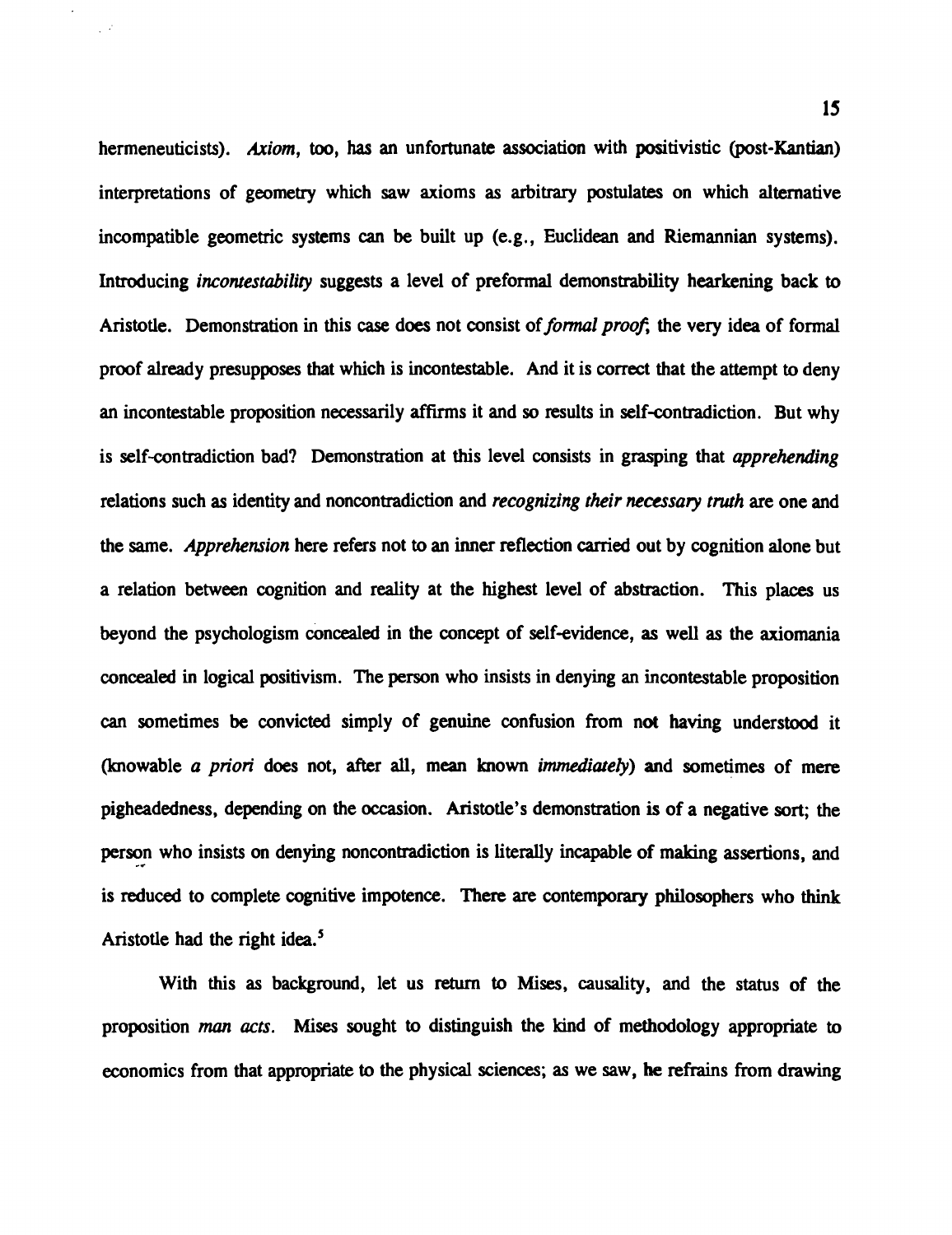metaphysical inferences. In the physical sciences, investigators must presuppose the validity of mechanistic causality in the domains they wish to investigate (with the possible exception of quantum mechanics). They thus describe effects and their antecedent causes. Except in a trivial sense, human beings are not included in the domains investigated by the physical sciences. The human sciences, of which economics is the exemplar, investigators must presuppose the validity of teleological causality in the various domains. They thus **speak** of ends and the means used to obtain them. Complicating matters is that the investigators themselves are in the domain to which their explanations apply; the human sciences, that is, are irreducibly self-referential, and this necessitates the corresponding irreducible methodological divide between them and the physical sciences. Or to make the same point a different way, a theory applying to all human beings is at the same time the product of a human being. The theory cannot consistently deny that human beings have genuine, irreducible ends, as it would by direct implication be denying that its own author has any ends, including the end of discovering truths about human beings and formulating various hypotheses and theories as means to this end.

I now submit that Misesian methodological dualism ought to commit to metaphysical pluralism, a thesis holding that reality is comprised of different classes of mutually irreducible entities, as one aspect of a broader *metaphysical realism* holding that entities exist and have essential properties independent of human cognition and conceptualization. The kind of causality proper to an approach of this sort jettisons the conventional conception which defines *causality* as 'every event has at least one antecedent cause' in favor of the Aristotelian 'all entities behave in accordance with their natures.'<sup> $6$ </sup> The idea that there is at least one kind of entity--sentient beings--which mechanistic causality cannot explain is then to be expected. It is the nature of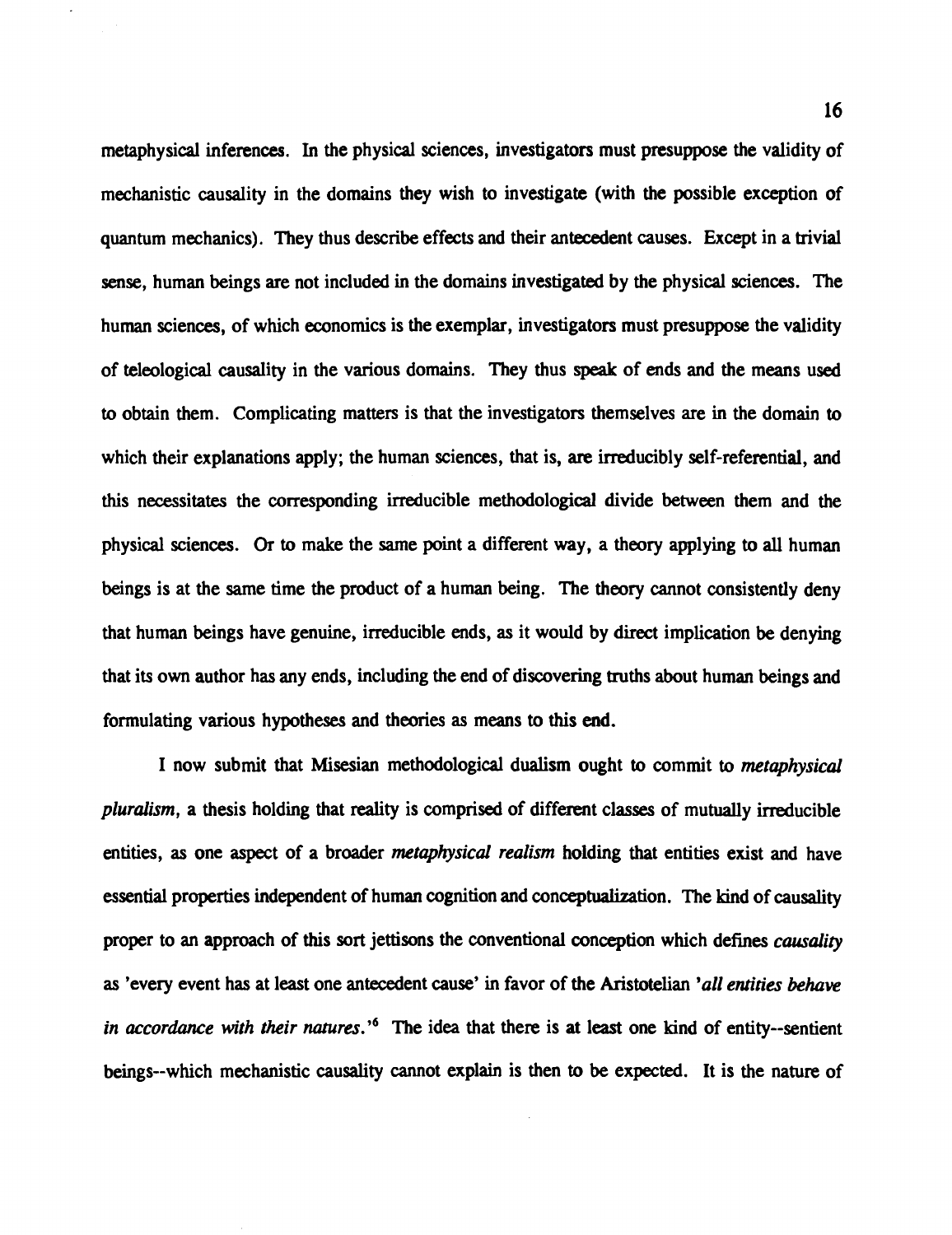**sentient beings to** *act,* **to identify ends and employ means to obtain these ends. Their action is**  then the species of behavior appropriate to them. It does not lend itself to the kind of predictability and capacity to be controlled characteristic of the natural entities and events studied by physical science. Austrian-school economics can now be grafted whole onto metaphysical realism / pluralism, perhaps deducible from *man acts* in much the way Mises and Hoppe contend (this being more an essay on philosophy than economics, we cannot resolve this issue here). Be this as it may, there is no Kantism, and hence no threat of "backdoor" methodological reductionism as a consequence of human finitude or fallibility. If **man** *acts* is not reducible, it can only be because it is an incontestable proposition, identifying a necessary truth about a class of entities--for the very reason noted at the outset, the denial that sentient beings act would itself constitute an action and so contradict itself. A metaphysically robust Austrian-school must conclude that *no* form of scientific / empirical research can completely reduce actions to necessary and sufficient antecedent conditions; *nor can* a *superior intellect nor* **un** *omniscient one such as* God--for there is nothing to be known! Teleological causation in this **case** is not merely a "gap" which science has yet to fill but one of the irreducible laws obeyed by (one kind of entity in) reality. With this, the economics of the Austrian-school is on **her** ground than ever before!

#### *6. Answering Objections: The* **CUl** *of Scientism. Reductionism Revisited. Conclusion.*

There **are** those who will **see** this kind of result as unscientific-even antiscientific. Indeed, if we embrace the above results, we must reject not only empiricism **as** inadequate but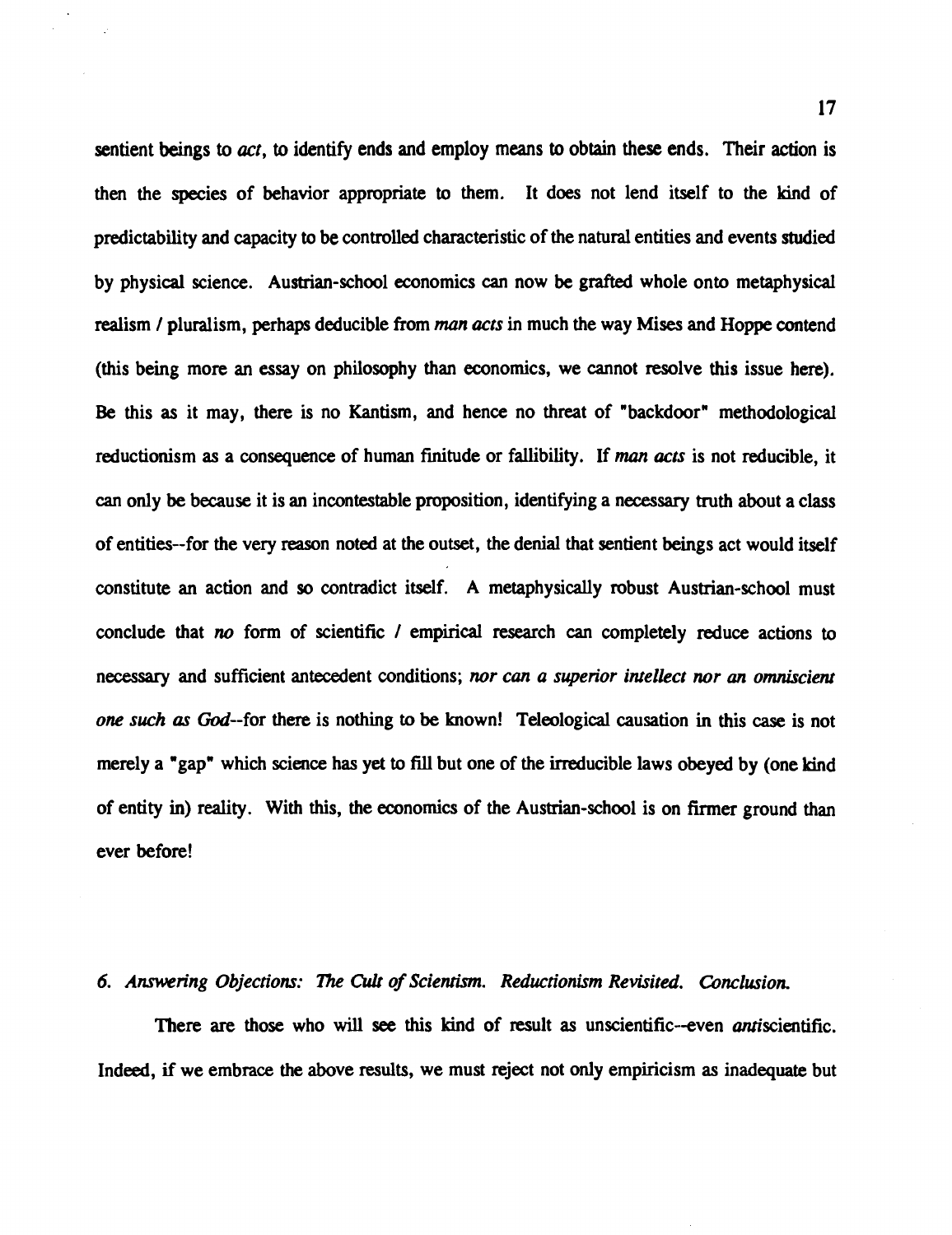scientism in all forms-expose it, in fact, **as** a kind of intellectual cult. The potential **case an**  Austrian-school metaphysics offers against scientism, which is not science but **an** *ideology* of science rooted in monistic (naturalistic) metaphysics and reductionist or eliminativist methodology, may be the most powerful ever advanced! Yet I maintain that the approach is not unscientific or antiscientific, just that it places firm nonempirical parameters around what empirical science may discover. Many Enlightment philosophers **saw** empirical science **as** a kind of epistemic magic wand capable of solving all legitimate intellectual problems. Today's " postmodernists, " on the other hand, are actual antiscientific, anti-Enlightment (anti)philosophers who hold, essentially, that the entire project of knowledge-acquisition is futile. Austrian-school metaphysics in the sense of this paper strives for a sane middle ground.

Scientism is the thesis that empirical science alone offers knowledge of reality, that scientific observation / testability / replicability are the sole criteria for calling a cognitive claim meaningful or justified, that empirical science contains no nonempirical components of epistemic significance, and that "a mechanical and uncritical application of habits of thought to fields different from those in which they have been formed" (Hayek 1952, 24) is possible. In this view, since the conscious choice of an end by a person and his conscious employment of means are unobsemables--all that one actually **sees** is behavior in **response** to stimuli--recourse to them **4**  is unscientific; as categories they are eliminable. The justification of scientism, however, cannot be derived from any discovery by any natural science. Its meaningfulness, too, is not a result of scientific validation. It, too, therefore, fails by its own standards of success. Scientism is necessarily committed to either methodological reductionism or elirninativism, and therefore by our argument above, to metaphysical monism. Methodological reductionism held that a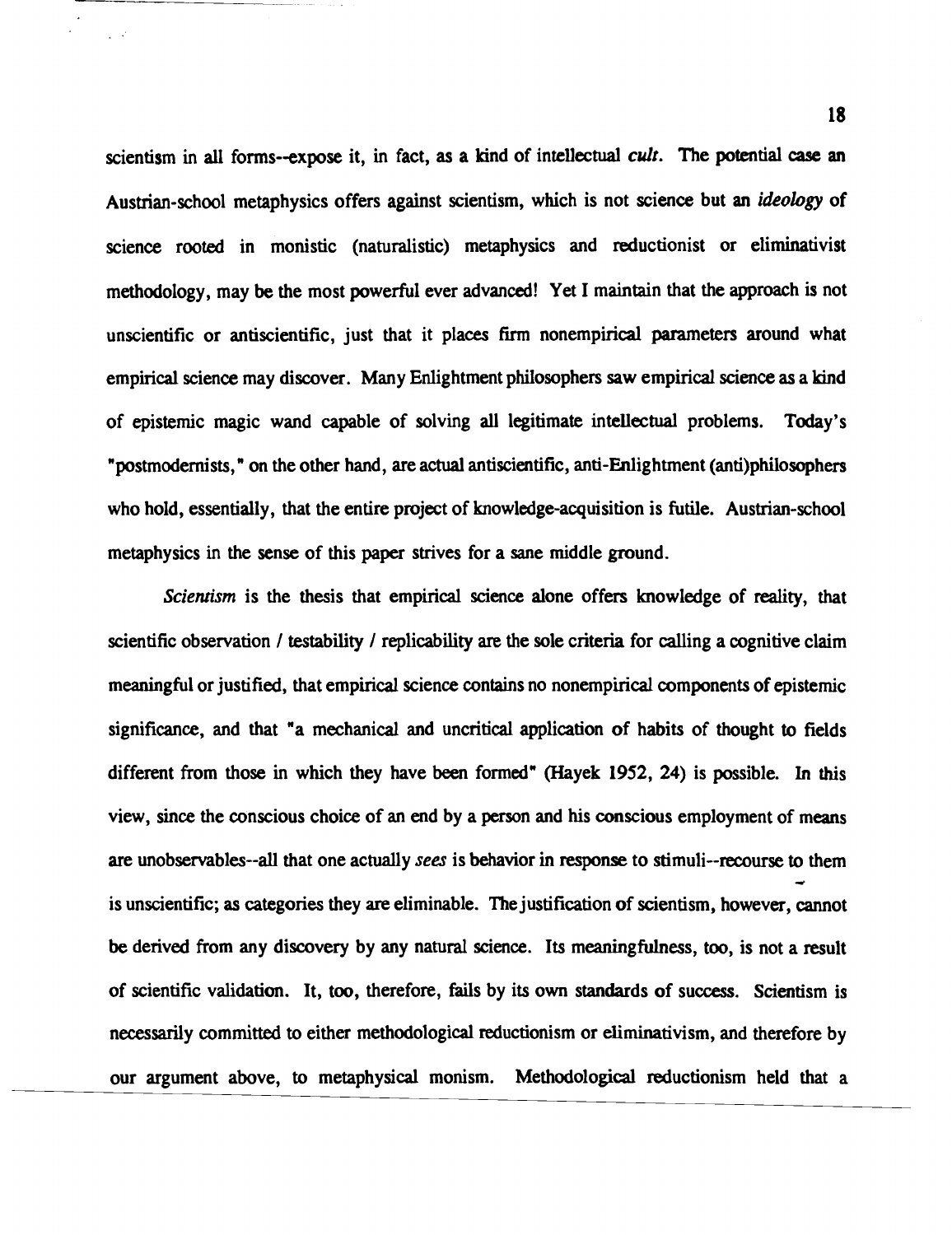scientific explanation was successful if it unified previously diverse events by offering for them a single cause, with the cause being a decreasing number of exclusively physical principles. Today it is fashionable among some philosophers ("eliminative materialists") to speak of explaining **all** our cognitive capabilities in terms of physico-chemical brain events in such a way that we can simply eliminate such "theoretical entities" as beliefs.' Contemporary thinking not just in the social sciences but in cognitive science as well, therefore, has no place for teleological, purposive behaviors (actions), or categories such as ends and means. Yet **as** Alfred North Whitehead wryly remarked, "Scientists animated by the purpose of proving that they are purposeless constitute an interesting subject for study" (Whitehead 1958, 16). Scientific investigation is itself purposeful. It has as its end the advancement of knowledge in a domain of inquiry. It employs means to this end. Consequently a complete account of the scientific enterprise itself requires teleological concepts such as ends and means. The advancement of a scientific thesis maintaining their reduction to something else or their eliminability is selfcontradictory nonsense. To be sure, **all** sciences by definition have significant empirical components; they routinely subject specific hypotheses to laboratory or other forms of empirical testing. But even this presupposes that the events to be explained obey regular, universal laws. The very concept of any natural kind, e.g., oxygen, presupposes that its essential properties **are <sup>4</sup>** static (i.e., that it will not start behaving like hydrogen tomorrow). This, however, is not subject to empirical test--hence the "problem of induction" in its various guises. The conceptual basis that ensures that science yields genuine empirical knowledge is not itself empirical.

 $\mathcal{L}$ 

If methodological reductionism and eliminativism fail, then every enterprise and result logically dependent on them fall with them. The methods appropriate to one domain cannot be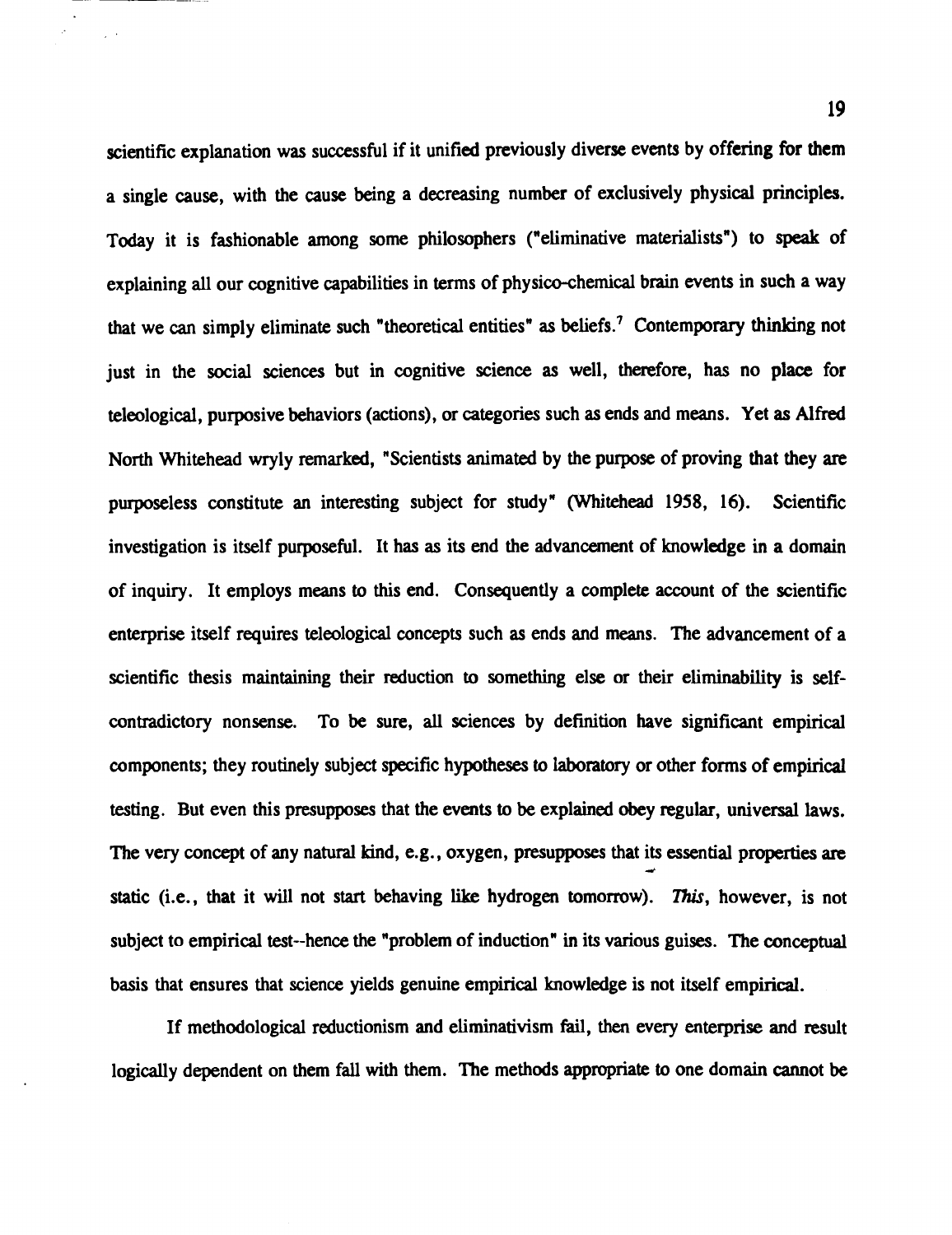mechanically applied to another; attempts to do so have proven a source of enormous political and intellectual mischief.<sup>8</sup> Another surprising conclusion is that *naturalism* also becomes a chimera. Naturalism holds essentially that reality consists of "one grand system" to be explained by the laws of physics and chemistry alone (materialism is a satisfactory synonym). It therefore reinstates metaphysical monism and methodological reductionism. Some forms of "metaphysical pluralism" defended by libertarians committed to an attempted fusion of Aristotelianism and Enlightenment methodology are for this reason suspect (cf. Machan and Yaks 1996). Many such writers, following Rand more than empiricists or purveyors of scientism, are motivated to defend atheism as much **as** liberty. The conceptual attachment of science and reason to atheism is also a bit of a mystery. Scientific methods alone have never shed and by their very nature as domain-specific disciplines investigating this world never will shed any ultimate light on the nature of an Almighty power or a world beyond this one. Nor do logical demonstrations alone establish or refute existence-claims on behalf of a specifically Christian deity. The discovery of certain empirical constants in nature points in some intriguing directions. Even these, however, cannot by themselves decide such issues.<sup>9</sup>

I do not **see** these conclusions **as** "antiscientific." Nor are they "postmodernist." Here we stake out the middle ground mentioned above. The methods of the physical and biological **<sup>4</sup>** sciences are entirely valid within their domains. Their conclusions on specifics are usually trustworthy and surely deserving of being called knowledge by any reasonable criteria. Their methods certainly merit being called objective, so long **as** we realize that this word means neither omniscient nor infallible. To be sure, methodological reductionism and, occasionally, elimination, have led to important advances in scientific understanding of physical processes in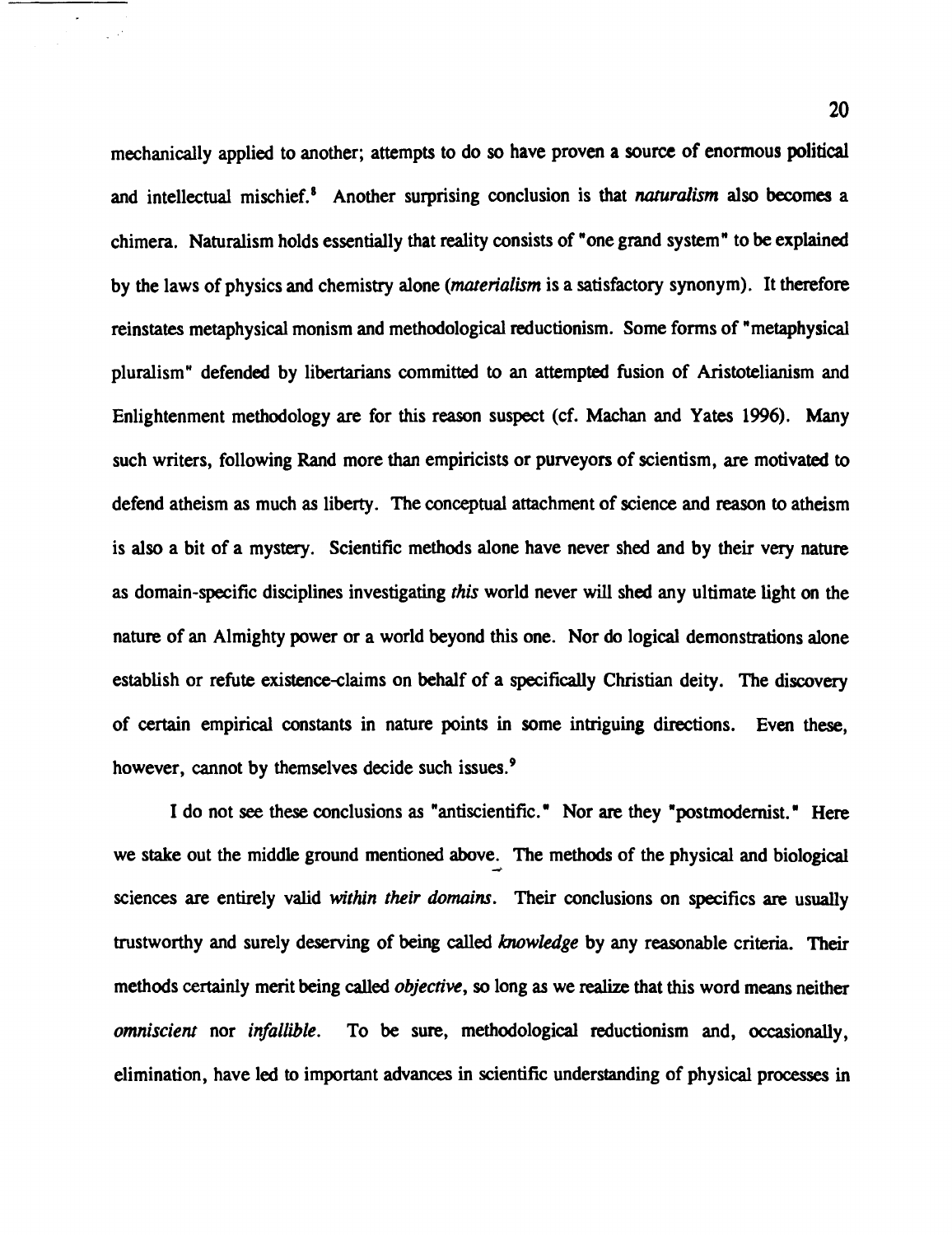the past. The search for a "unified field theory" in physics is imminently reasonable. The actions of sentient agents capable of inquiring about the world and reflecting on their own cognitive states are, however, forever outside such domains. The nature and capacities of sentient agents with such states imposes logical restrictions on the conclusions of inquiry, for again on pain of self-contradiction no scientific inquiry can have as one of its results the conclusion that inquiry is impossible or illusory or futile.

The thesis presented here, finally, is manifestly not a species of "postmodernism." "Postmodernism" is a kind of pernicious relativism or epistemological nihilism originated in **France** out of the breakdown of Enlightenment thought and popular in today's academy: a kind of angry stepdescendent of Kantism who wants the **certainty** necessary to build a scientific and socioeconomic Utopia, has discovered that such **certainty** is not **to** be had, has summarily dismissed the entire knowledge-seeking enterprise as a fraud, and **can** be heard noisily stamping her feet in humanities departments across this great land. While the ideas recommended here place strict logical limits on what can be accomplished by scientific and empirical methods, "postmodernism" has no use for the concept *validly* established *scientific knowledge* at **all.** Thus it constitutes a grotesque overreaction to the realization that the Enlightenment project ran away with its ambitions.

Let us conclude. Mises, Hoppe, and others of the Austrian school indeed reject empiricism, scientism, and **(to** a limited extent) naturalism. But **Mises** and Hoppe at least fell into the trap of constructivism **via** their use of Kantian epistemology. The results left us with a substantially weaker Austrian-school than is possible. The proper course of action is to excise Kant from the Austrian school no less than empiricism and scientism, taking important cues from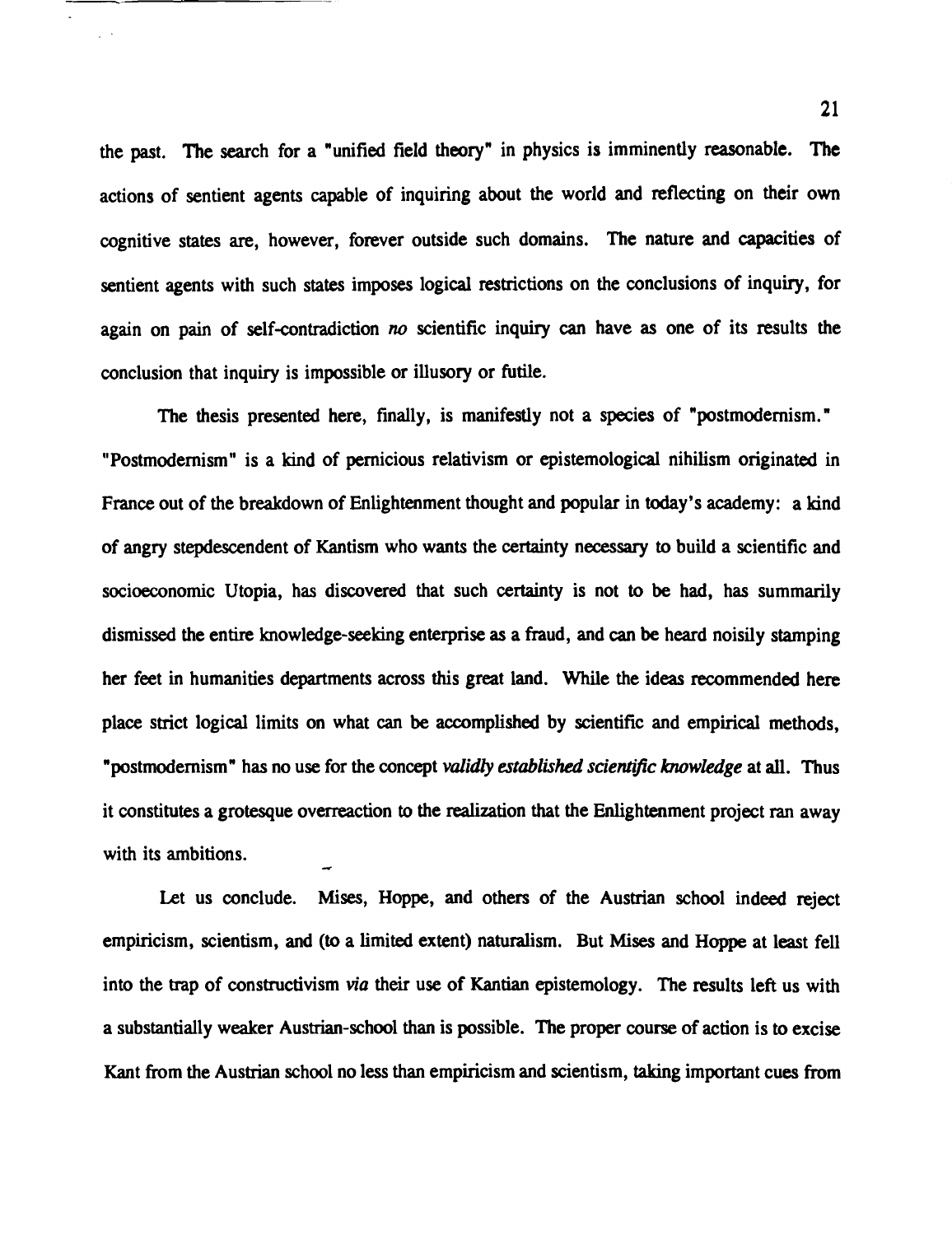Menger and Aristotle. Our conviction now should be that the proper replacement for empiricism is pluralist metaphysics and an apriorism in epistemology with logically incontestable propositions at its "foundation. " These offer the promise of a powerful philosophical synthesis capable of incorporating Austrian-school economics (and much more besides) unchanged, other than having surgically removed the intellectual equivalent of a potentially malignant cancer.

22

#### **NOTES**

1. For more details on logically incontestable proposition **see** below.

2. **Barry** Smith has correctly remarked that, e.g., a Martian (who is presumably not human) could deny that *man acts* without inconsistency. However, no sentient being -- human, Martian, space alien, God, etc. -- could deny that *sentient beings act* without the inconsistency immediately reappearing. Hence the ensuing discussion will, whenever possible, speak of sentiem beings (sometimes sentient agents) instead of **men.** (Obviously, this use of men is of the same order as the generic 'he,' and thus encompasses both men and women.)

3. As would many biologists and neuroscientists, some of whom hold that other animal species' sensory equipment constructs radically different "worlds" from our own. See, e.g., Lettvin et al 1959.

4. To my mind there are doubts about this restriction; why, for example, can one not act out of a pure desire to know some *truth*, or out of *love*, etc. Space limits preclude considering this issue here; cf., however, Gronbacher et **a1** forthcoming for some thoughts on the matter.

5. See e.g., Rasmussen 1973; cf. also Boyle 1972 and the defense of this kind of procedure from Quinean objections in Rasmussen 1984.

6. A useful discussion of this conception of causality can be found in Peikoff 1991, 12-17.

- 7. Cf. e.g., Churchland 1979.
- 8. Cf. Hayek 1952.

**d** 

- 
- 9. See Yates 1997.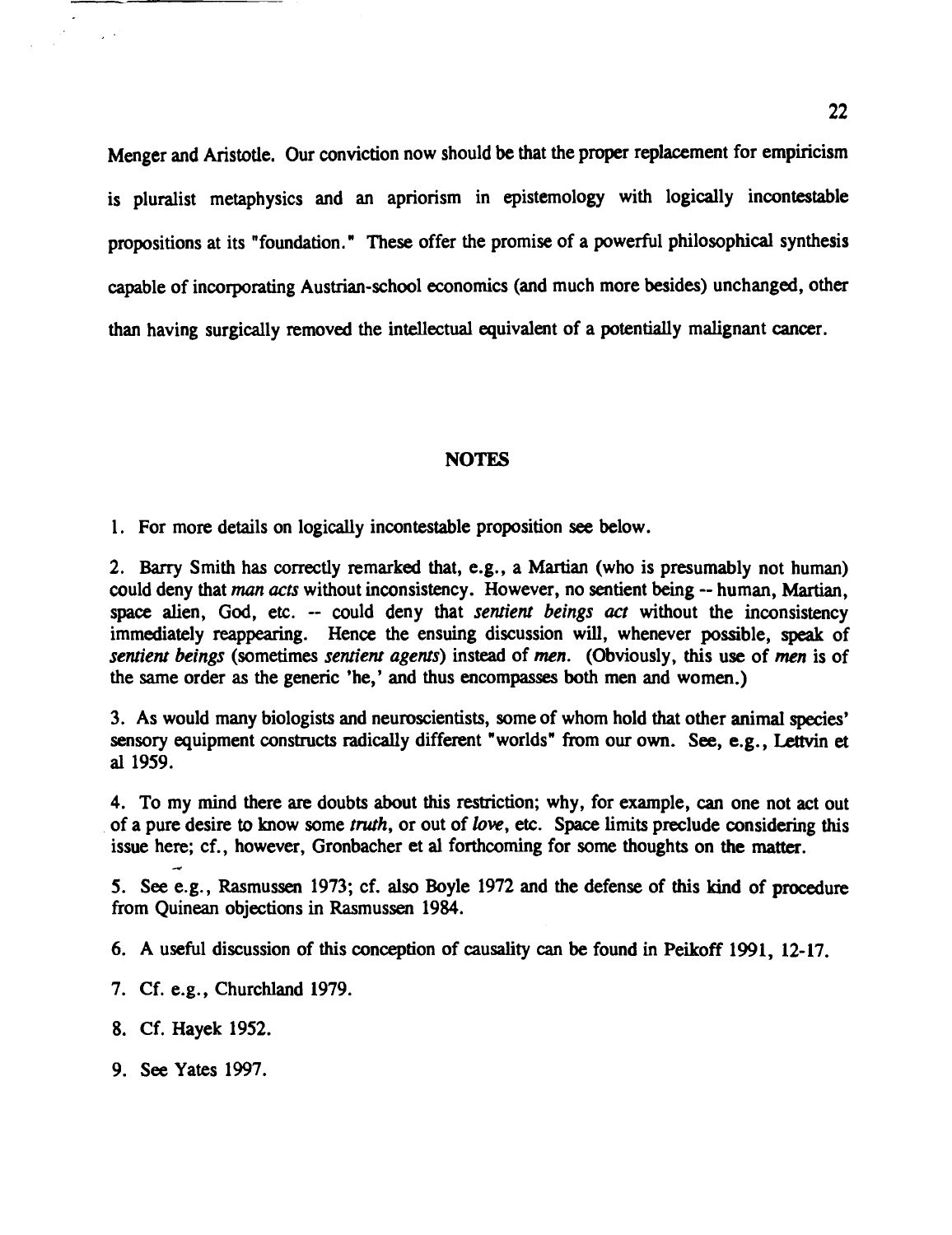## **BIBLIOGRAPHY**

- Boyle, Joseph M., Jr. 1972. "Self-Referential Inconsistency, Inevitable Falsity and Metaphysical Argumentation." *Metaphilosophy* 3, 25-42.
- Churchland, Paul. 1979. *Sciennjk Realism* and *the Plasticity of Mind.* Cambridge: Cambridge University Press.
- Gordon, David. 1993. *The Philosophical Origins of Austrian Economics.* Auburn AL: Mises Institute.
- Hayek, Friedrich A. 1952. *The Counter-Revolution of Science: Studies in the Abuse of Reason.* New York: The Free Press.
- Hoppe, Hans-Hermanne. 1988. *Praxeology* and *Economic Science.* Auburn AL: Mises Institute.
	- . 1995. *Economic Science* and *the Austrian Method.* Auburn AL: Mises Institute.
- Kant, Immanuel. [1787]. *Critique of Pure Reason.* Translated by Norman Kemp Smith. New York: St Martin's Press, 1965.
- Kordig, Carl R. 1979. "Some Statements Are Immune to Revision. " **7k New** *Scholasticism*
- Lettvin, J. Y. et **al.** 1959. "What the Frog's Eye Tells the Frog's Brain. " *Proceedings of the Institute of Radio Engineers 47, 1940-51.*
- Machan, Tibor, and Yates, Steven. 1996. Private email correspondence of April 13 00:36 EDT (Machan), April 13 13: 19 EDT (Yates), April 13 1353 EDT (Machan), April 20 15:27 EDT (Yates), April 20 1755 EDT (Machan), April **28** 14:29 EDT (Yates), April **28**  19:09 EDT (Machan), **May** 12 EDT (Yates).
- Menger, Carl. [1871]. *Principles of Economics.* Translated by James Dingwall and Bert F Hoselitz. **Fairfax** VA: Institute for Humane Studies, 1976.
- **Mises,** Ludwig Von. 1966. **Human** *Action: A Treatise on Economics.* Washington DC: Henry Regnary Co.

. 1976. *Epistemological Problems of Economics*. New York: New York University Press.

. 1978. **7be** *Ultimate Foundations of Economic Science.* **Kansas** City: Sheed, Andrews and McMeel, Inc.

. 1985. *Theory* and *History.* Auburn **AL:** Mises Institute.